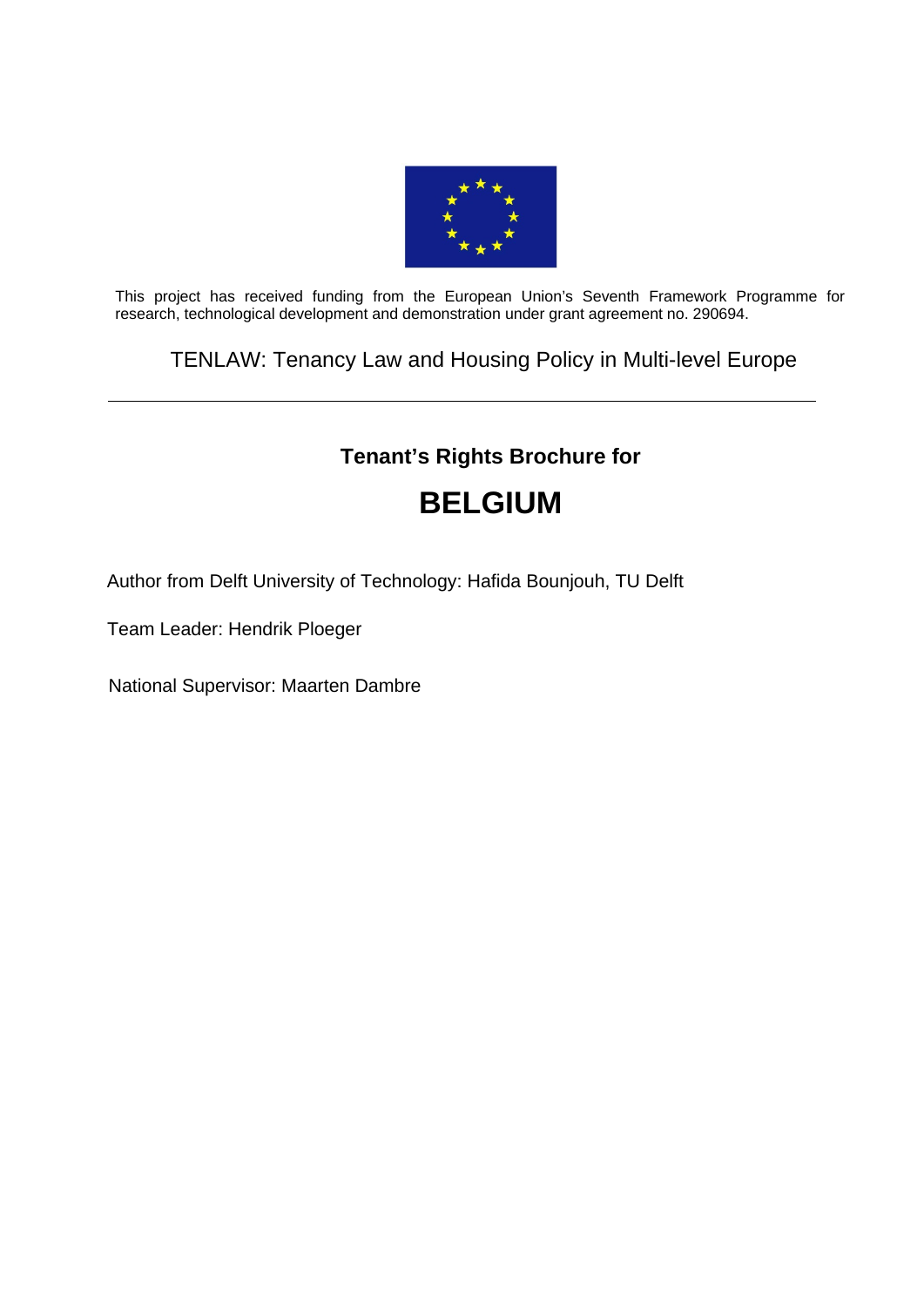# **Tenant's Rights Brochure**

# **Summary of Contents**

- **1. Introductory information**
- **2. Looking for a place to live** 
	- **2.1. Rights of the prospective tenant**
	- **2.2. The rental agreement**
- **3. During the tenancy** 
	- **3.1. Tenant's rights**
	- **3.2. Landlord's rights**
- **4. Ending the tenancy** 
	- **4.1. Termination by the tenant**
	- **4.2. Termination by the landlord**
	- **4.3. Return of the deposit**
	- **4.4. Adjudicating a dispute**
- **5. Additional information**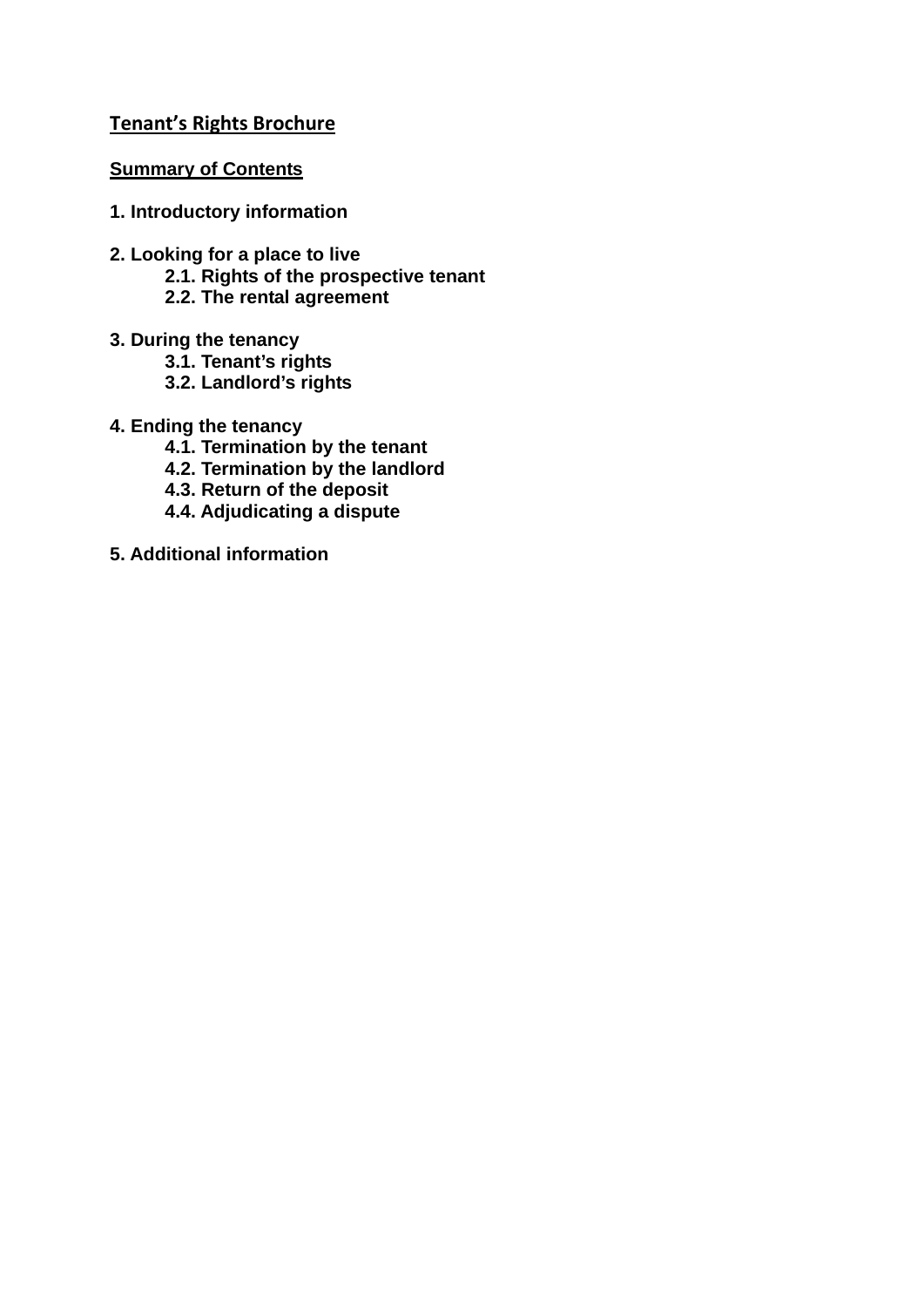# **1. Introductory information**

- Give a very brief introduction on the national rental market
	- o Current supply and demand situation

The special and complicating feature of Belgium is the fact that it has become a federal state quite recently, while responsibilities for housing were at different levels of government. Belgium consists of the Flemish Region, the Brussels Region and the Walloon Region. Since 1980 the Regions are responsible for social housing. The private rental sector falls within the scope of the federal state.

Since 1889, the central government's policy aim was to stimulate owner-occupation. Consequently, that sector has become the largest sector on the housing market, as Table 1.1 shows. Of the almost four million Belgian occupied dwellings in 2001, up from more than 3.5 million dwellings in 1991, the majority of dwellings are owneroccupied: almost 2.75 million in 2001, up from almost 2.5 million in 1991. Owneroccupation thus increased from circa 65% to almost 70% in ten years' time, while renting decreased from 35% to 31%). Country averages always conceal regional differences. In this case, the Brussels Region is "lagging behind" the national trend. It may be considered a well-known fact that rental dwellings generally are overrepresented in urban areas. The fact that the size of the Brussels rental sector decreased between 1991 (61%) and 2009 (55%) most likely must be ascribed to the emphasis in housing policy on home ownership.

More recent data than 2001 for all the categories of Table 1.1 and based on household data will be available in due course from the 2011 Census. Data from other sources than the Census report show slightly lower rates of home ownership than in 200[1](#page-2-0): 68% in [2](#page-2-1)007<sup>1</sup>, 65% in 2009<sup>2</sup>, and 68% in 2009<sup>[3](#page-2-2)</sup>. Based on the share of population living in the different tenures. The most recent available data is for 2009, as Table 1.1 shows. The difference between the Flemish and the Walloon Region is five percentage points. As it is up from two percentage points in 1991 (but based on households), it may indicate that the rate of home ownership in Flanders is growing faster than in the Walloon Region.

<span id="page-2-0"></span> 1 Based on calculations with EU-SILC 2008 database reported on in: Marietta Haffner, Christian Lennartz & Kees Dol, 'Housing', in *Countries compared on public performance. A study of public sector performance in 28 countries. Appendices*, ed. Jedid-Jah Jonker (The Hague: The Netherlands Institute for Social Research, 2012a),

<span id="page-2-1"></span><sup>91.&</sup>lt;br><sup>2</sup> Based on OECD Housing Market questionnaire reported on in: Dan Andrews, Aida Caldera Sánchez & Åsa Johansson, *Housing Markets and Structural Policies in OECD Countries*, *OECD Economics Department Working Papers*, No. 836 (no place of publication: OECD Publishing, 2011), 16.

<span id="page-2-2"></span>Dol & Haffner, *Housing Statistics*, 64.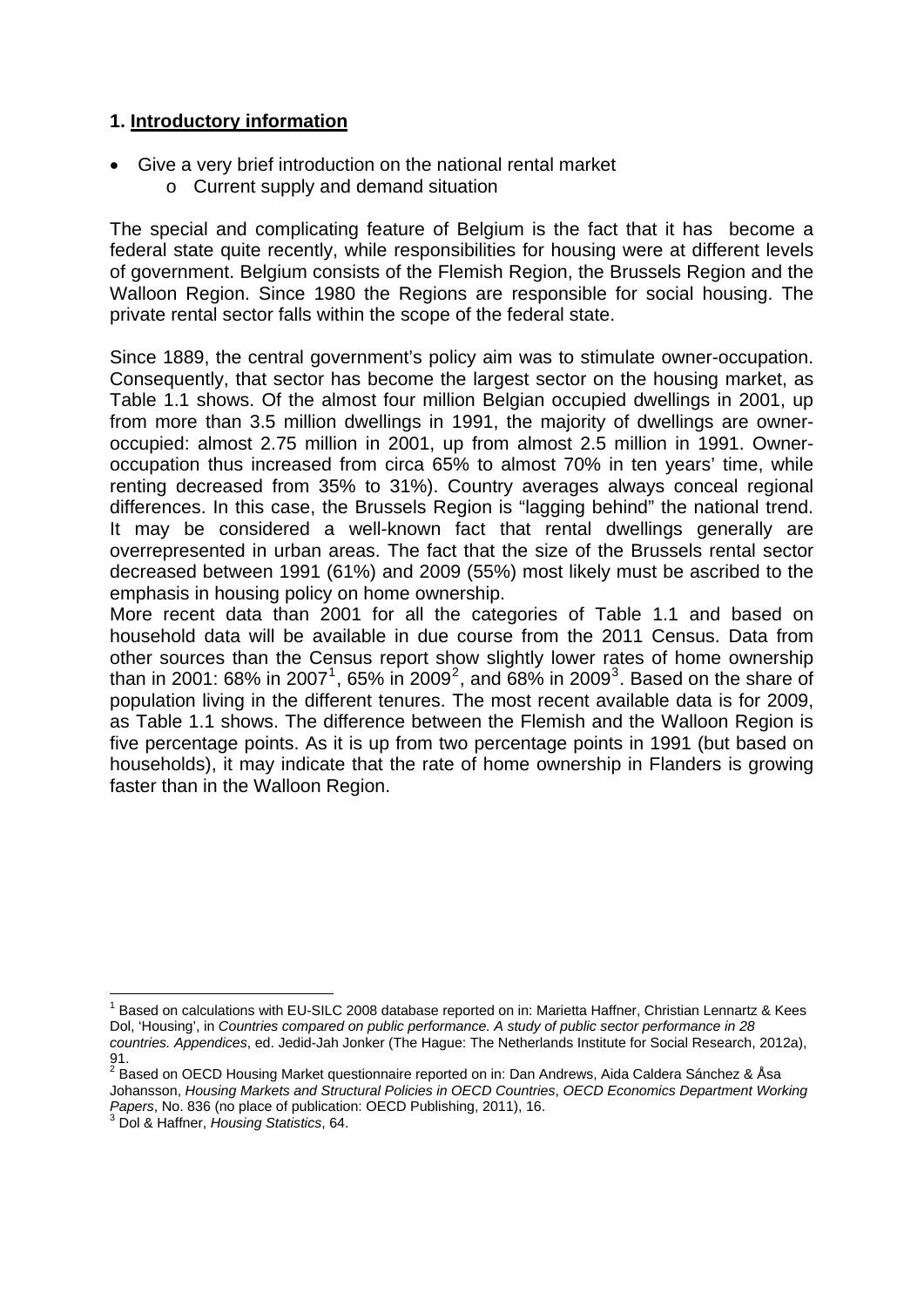| Table 1.1 | Tenure structure: share of occupied owner-occupied and rented dwellings, in Belgium |
|-----------|-------------------------------------------------------------------------------------|
|           | and the Administrative Regions (%), 1991 and 2001 (based on occupied dwellings      |
|           | population) $4$                                                                     |

| .                      |            |            |            |           |            |         |
|------------------------|------------|------------|------------|-----------|------------|---------|
|                        | 1991       |            | 2001       |           | 2009       |         |
|                        | Owner-     | Renting    | Owner-     | Renting   | Owner-     | Renting |
|                        | occupation |            | occupation |           | occupation |         |
| Flemish Region         | 69         | 31         | 74         | 26        |            | 23      |
| <b>Walloon Region</b>  | 67         | 33         | 70         | 30        | 72         | 28      |
| <b>Brussels Region</b> | 39         | 61         | 43         | 57        | 45         | 55      |
| Belgium                | 65         | 35         | 70         | 31        | 72         | 28      |
| Belgium, dwelling      | 1,270,000* | 2,400,000* | 2,709,868  | 1,188,255 | <b>NA</b>  | ΝA      |
| total                  |            |            |            |           |            |         |

Estimated from graph.

 $N/A$  = data not available

Based on number of households, it is the outright owners (households without a mortgage) that make up the largest tenure in Belgium (36%). The Walloon Region can be found exactly on the country-average, while it is higher for Flanders (39%) and much lower for Brussels (22%). With a Belgian average of 30% the group of home owners with a mortgage comes second (30%); again following a similar distribution across the regions: highest for Flanders (32%), closely followed by the Walloon Region (31%) and the Region of Brussels (17%).

Furthermore, given the urban context (see above), Brussels with 12% is the region with the largest share of renting with a public task (here called the rental tenure with a below-market rent; with 47% it is also the region with the largest share of private renting (the sector without a public task). Thus the growth of home ownership has cause the rental sector to decline.

Table 1.2 shows data on the housing stock for both government levels for the years 1991 and 2001 because of the national survey which was held. In this period the stock of occupied private dwellings increased 9%, more in the Flemish Region (9.6%) and the Walloon Region (9.5%), and less in the Brussels Region (3.7%). In the period 1981-2009 the total housing stock is estimated to have increased with about 40%.

| --- - - - - - -           |                    |               |           |       |              |           |
|---------------------------|--------------------|---------------|-----------|-------|--------------|-----------|
|                           | Housing stock      | Occupied      |           |       |              | Housing   |
|                           |                    | private stock |           |       |              | stock     |
|                           | 1981, 31           | $1991^6$      | 2001      | 2001  | Development  | 2009      |
|                           | March <sup>5</sup> |               |           | (% )  | (%)1991-2001 |           |
| <b>Region of Flanders</b> | 1,961,481          | 2,141,557     | 2,348,025 | 58    | 9.6          | NA*       |
| <b>Walloon Region</b>     | 1,184,822          | 1,212,139     | 1,327,084 | 33    | 9.5          | $NA^*$    |
| <b>Region of Brussels</b> | 453.674            | 394.468       | 408.882   | 10.0  | 3.7          | $NA^*$    |
| Belgium                   | 3,599,977          | 3,748,164     | 4,083,991 | 100.0 | 9.0          | 5,043,000 |

Table 1.2 (Occupied) housing stock, in Belgium and the Administrative Regions, 1981, 1991, 2001, 2009

\*NA: Data not available

The normal tenure structure of renting versus owning is described in Section 1.2 (see also Summary table 1).

<span id="page-3-0"></span><sup>4</sup> Calculation with EU-SILC database from: Sien Winters & Kristof Heylen, *Kwaliteit en betaalbaarheid van wonen: een vergelijking tussen de drie Belgische gewesten als case voor het testen van de samenhang tussen huisvestingssystemen en woonsituatie van huishoudens met een laag inkomen* (Leuven: Steunpunt Wonen, 2012), 4.

<span id="page-3-2"></span><span id="page-3-1"></span><sup>5</sup> Boelhouwer & Van der Heijden, *Housing Systems in Europe: Part I. A Comparative Study of Housing Policy*, 85. <sup>6</sup> 1991 and 2001 from Vanneste, Thomas & Goosens, *Woning en woonomgeving*, 38. The statistics on occupied stock do not allow for determining the number of vacant dwellings, as can be observed in: Kees Dol & Marietta Haffner, *Housing Statistics in the European Union 2010* (The Hague: Ministry of the Interior and Kingdom Relations, 2010), 63.

<span id="page-3-3"></span><sup>7</sup> K. Dol, Kees & M. Haffner, *Housing Statistics in the European Union 2010*, The Hague: Ministry of the Interior and Kingdom Relations, 2010, 60.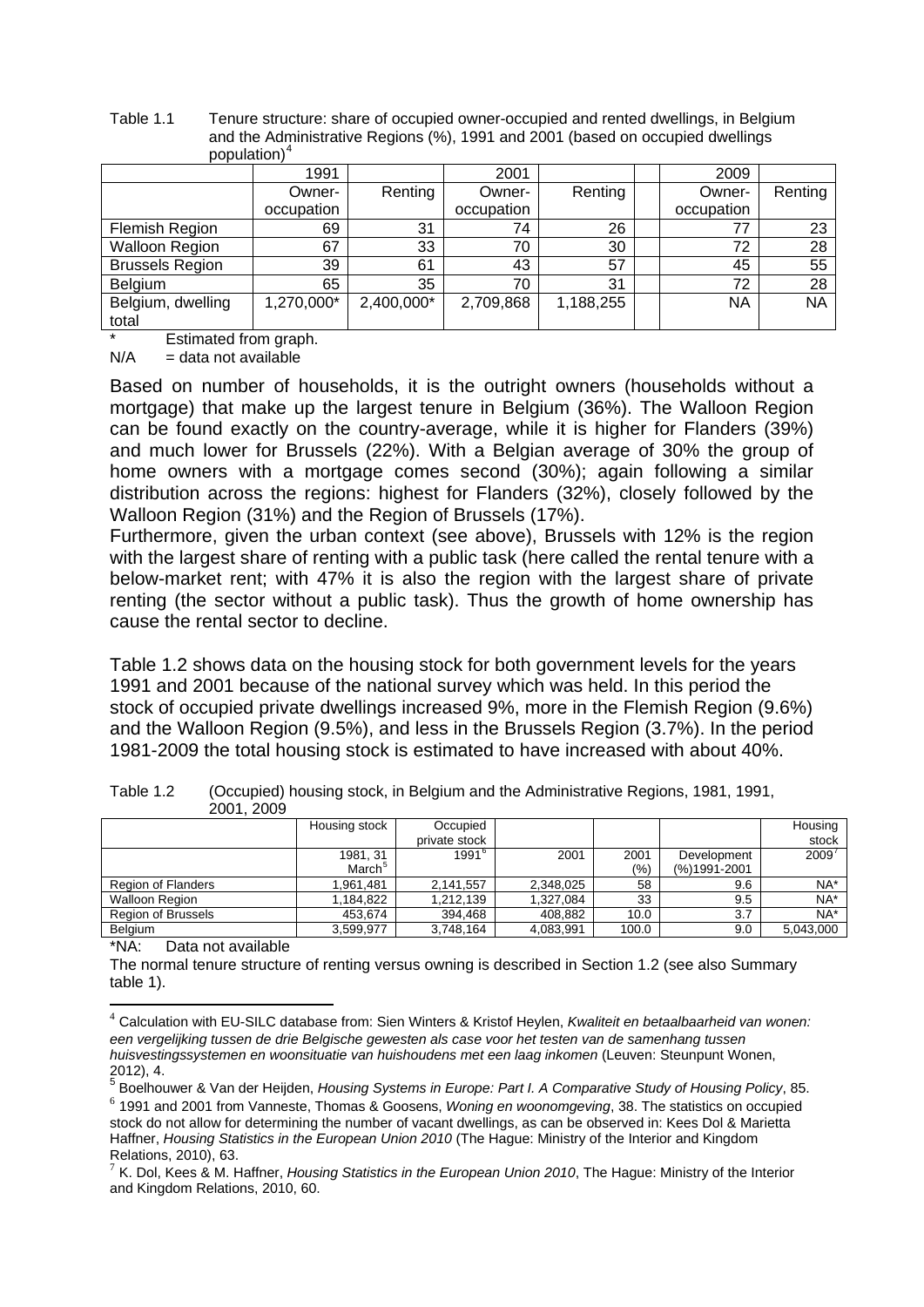- o Main current problems of the national rental market from the perspective of tenants
- Finding an affordable rental dwelling in the private rental sector is difficult.
- Shortage of social dwellings.
- Potential tenant have to join a social housing waiting list, without getting the guarantee that a dwelling will be allocated.
	- o Significance of different forms of rental tenure

In Belgium it is the landlord's nature that largely determines whether one can speak of social or private renting. If private persons or companies let dwellings, they belong to the private rental sector. If a registered or accredited social housing association lets dwellings, they are considered as social rental dwellings. The regional housing societies are responsible for the accreditation of the social landlords.

• Private renting

In the Flemish Region, private landlords with small portfolios dominate the rental market sector. On average, each private person or individual landlord let 2.2 dwellings in 2005, while 60% of them owned no more than one dwelling for renting. The self-employed with 46% are the biggest group of private person landlords.

Most private individual landlords (more than 70%) manage their dwellings themselves. The remainder make use of one of two types of agent or intermediary organisation which operate on this market: the commercial real estate agents with a share of almost 29% and the social rental agencies that manage the remainder of the dwellings (about one percent). The latter dwellings are officially regarded as social rental dwellings and are discussed in the next section.

 "Housing with a public task" (e.g. dwellings offered by housing associations, public bodies etc.)

The regulatory tenure with a public task has been called social renting in Belgium. The main landlords will the registered or accredited social housing associations. As explained in Section 1.4, they are called different names in the Administrative Regions:

- In the Flemish Region, they are called *sociale huisvestingsmaatschappij* (SHM). In total there are 102 housing associations active.
- In the Walloon Region the social landlords are called *Sociétés de Logement de Service Public* (SLSP). Sixty-eight (or 70) of this type of social landlords are active. They manage 103,000 dwellings, which is about one quarter of the housing stock in the Walloon Region. They house about 214,000 people, about six percent of the Walloon population. There are 32,000 tenants on the waiting list. New constructions amount to about 620 units per year.
- In Brussels the social landlords may also be called SHM or *Openbare Vastgoedmaatschappij* (OVM). Thirty-three OVMs are active in the Brussels Region. In total they owned 38,000 dwellings in 2009; the biggest one renting out almost 3,600 dwellings; the smallest one owning 276 dwellings.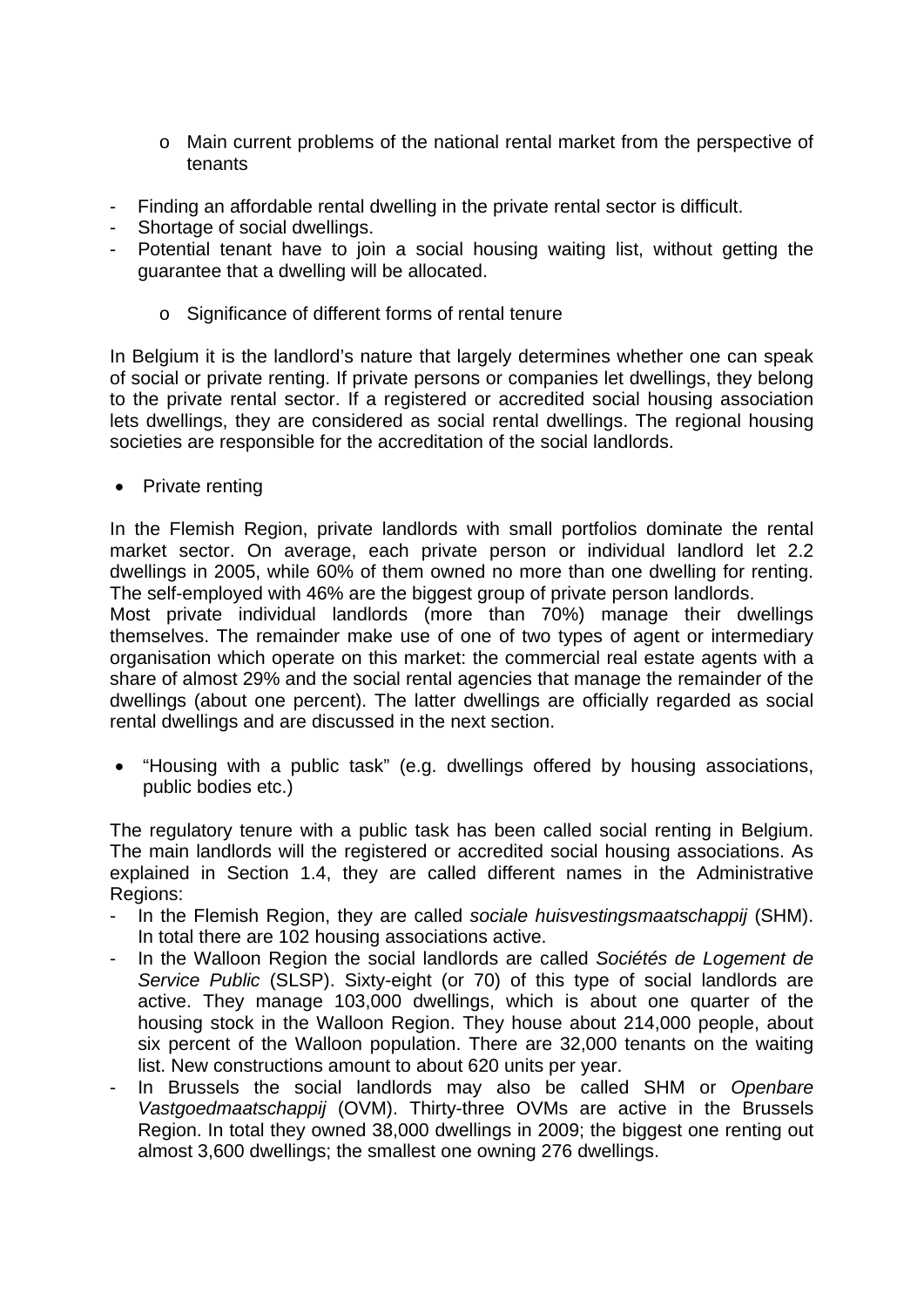- o Some general recommendations to foreigners on how to find a rental home (including any specificities with respect to the position of foreigners on the national rental market) It is advisable for tenants to be assisted by a real estate agent. Only registered agents are permitted to act as intermediate between tenants and landlords. Also, a prospective tenant should be aware that contracts may differ in period of time. Besides this, generally speaking, a tenancy contract can only be set aside by the landlord.
- o Main problems and "traps" in tenancy law from the perspective of tenants
	- Written contracts: Tenancy contracts with a duration of no longer than 9 years concerning dwellings used as the tenants' primary residence must be registered at the registration office where the dwelling is located.
	- Parties must attach an inventory of dwelling. This prevents legal discussion.
	- The right to attach a parabolic antenna to the dwelling is still a discussion.
	- Potential tenants paying a deposit without getting access to the rented dwelling.
	- It is advisable to place the deposit on an interest-bearing bank account in the tenant's name. This is a blocked account and the tenant's authorization is required to withdraw the money.
- Important legal terms related to tenancy law (see Table 1.3)

Table 1.3 Important legal terms related to tenancy law

| <b>Brusselse Gewestelijke</b><br>Huisvestingsmaatschappij | <b>Brussels Regional Housing Association</b> |
|-----------------------------------------------------------|----------------------------------------------|
| Identificatie nummer Rijksregister                        | National Register's identification number    |
| Kaderbesluit sociale huur                                 | <b>Frame work Social Rent</b>                |
| Openbaar Centrum voor Maatschappelijk                     | The Public Centre for Social Welfare         |
| Welzijn                                                   |                                              |
| Plaatsbeschrijving                                        | Inventory                                    |
| Sociale huisvestingsmaatschappij                          | Housing association                          |
| Sociale verhuurkantoor                                    | <b>Social Rental Agency</b>                  |
| Société Wallonne du Logement                              | <b>Walloon Society of Housing</b>            |
| Woningkwaliteitsnormen                                    | Housing quality standards                    |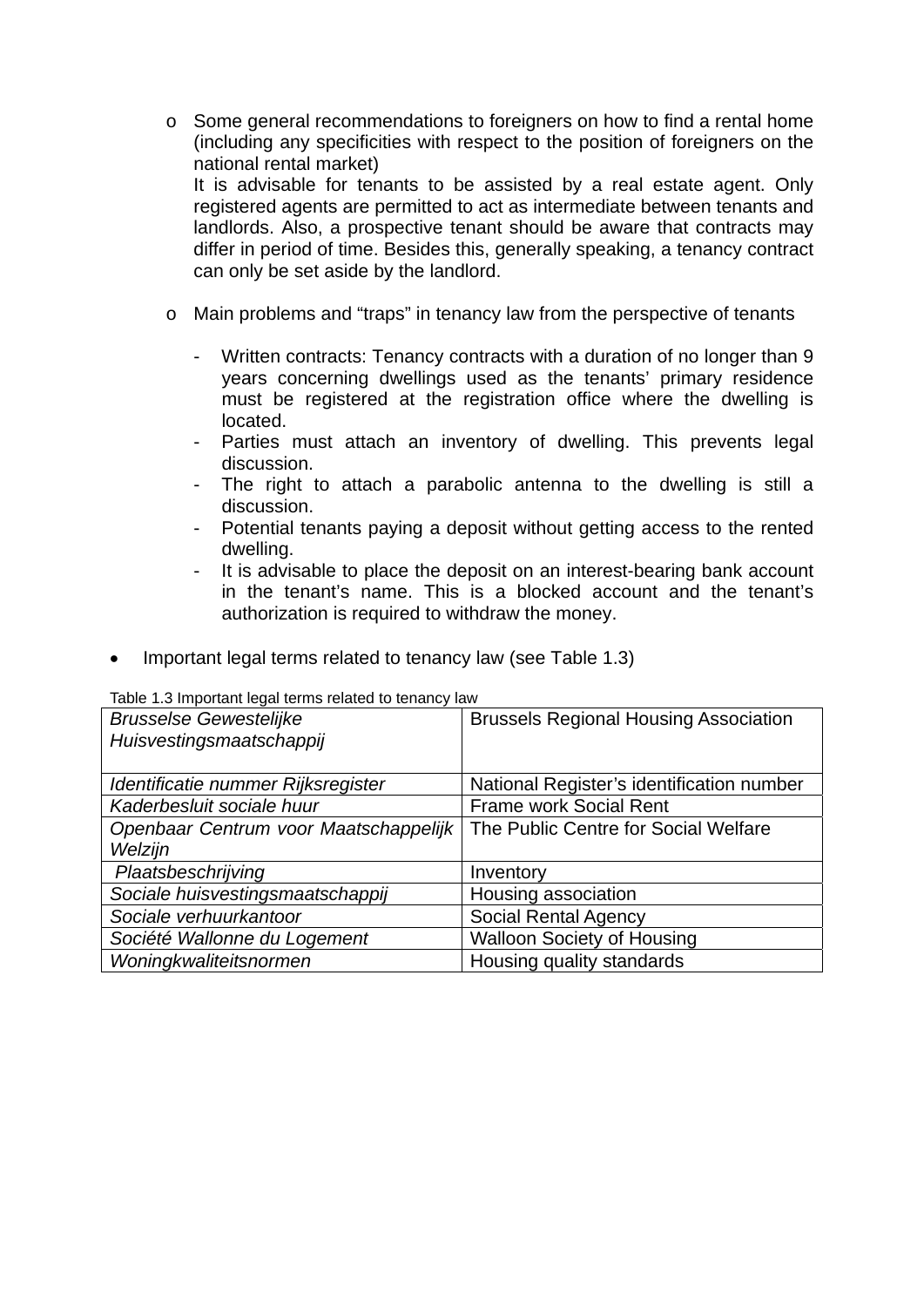# **2. Looking for a place to live**

## **2.1. Rights of the prospective tenant**

 What bases for discrimination in the selection of tenants are allowed/prohibited? What about, for example, status as a foreigner, student, unmarried partner, or person with a short-term work contract?

The federal state has implemented two Acts to prevent discrimination: the Antidiscrimination Act and the Antiracism Act. These acts are only applicable for dwellings in the private tenancy sector which are made available to the general public. The Antidiscrimination Act prohibits discrimination based on age, sexual orientation, disability, religion or belief, marital status, birth, wealth, political opinion, trade union beliefs, language, current or future state of health, physical or genetic property, and social origin. The Antiracism Act prohibits discrimination based on nationality, a so called race, skin colour, heritage or national of ethnic origin.

The holder of a uniform European Blue Card enjoys equal treatment with nationals of the Member State issuing the Blue Card, regarding access to goods and services and the supply of goods and services made available to the public, including procedures for obtaining housing.

EU citizens who reside more than three months in Belgium do no longer have to make an application for establishment and need no longer to be in possession of a Belgian residence permit (purple or blue card). Consequently, EU citizens and their family members have to be treated equally as Belgian citizens.

With respect to the regions it can be said that Flemish Housing Code and the Frame work Social Rent (*Kaderbesluit Sociale huur*) include the obligation for the social landlord to implement an objective allocation system. In the Brussels Region, the Brussels Housing Code was amended in March 2009, which prohibits racism and discrimination. The Walloon Region has amended the 6 November 2008 *Decreet ter bestrijding van bepaalde vormen van discriminatie*, which abandons racism and discrimination.

 What kinds of questions by the landlord are allowed (e.g. on sexual orientation, intention to have children etc.)? If a prohibited question is asked, does the tenant have the right to lie?

Information concerning the name, surname the number of persons who will live in the dwelling can be gathered lawfully. Questions about the tenant's insolvency (e.g. payslips and other income documents are allowed as long as the information is used only to check whether the prospective tenant is solvent. The handover of the document is not allowed, as the landlords check is merely to conclude whether the prospective tenant is solvable. Questions concerning tenant's handicap or health status are not allowed, unless the prospective tenant has given his permission in writing (which always is revocable) and the permission is necessary in order to be granted a dwelling which is adjusted for handicaps or tenants with health issues. Collecting data about ethnic decent, place of birth, date of birth and nationality is a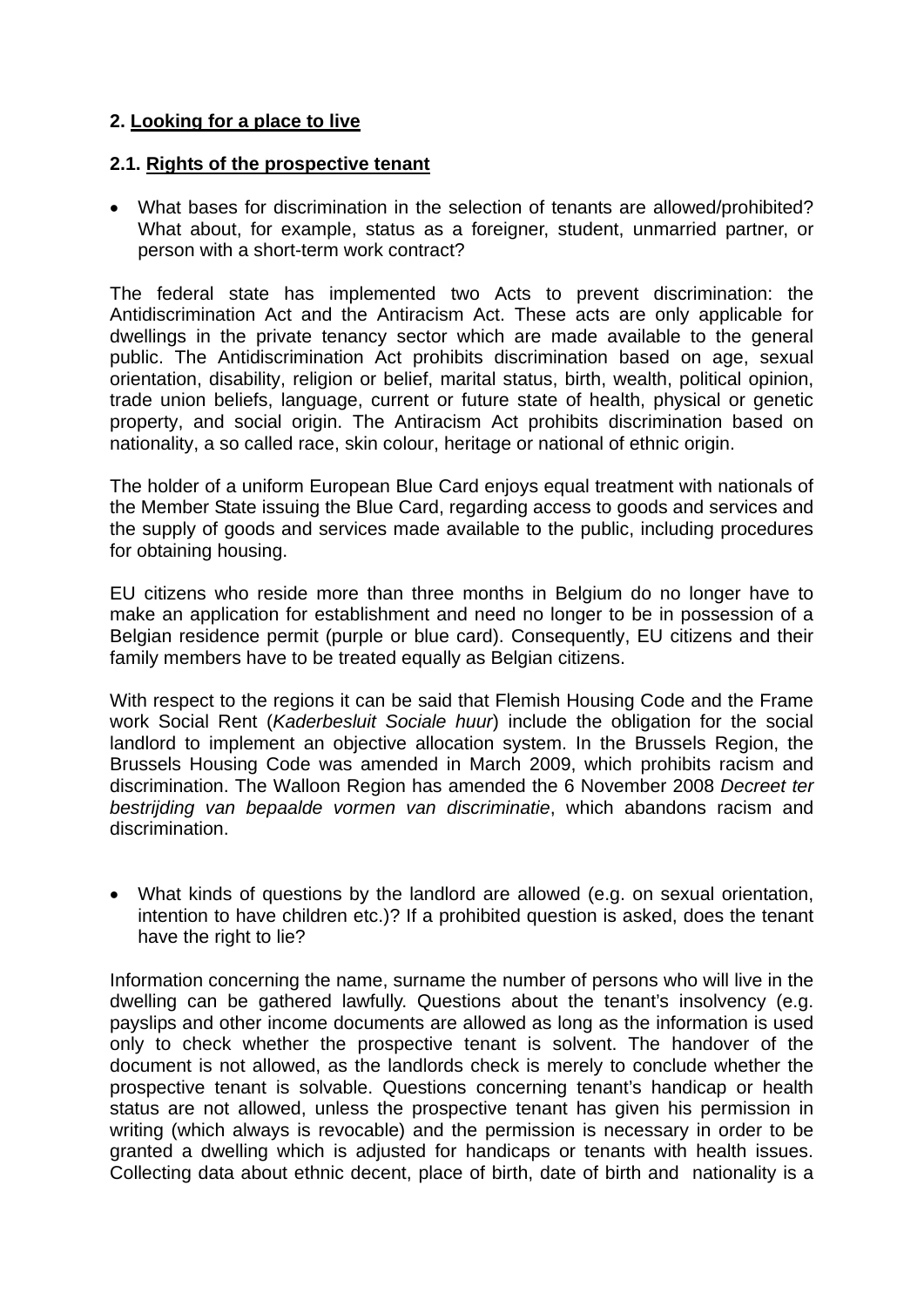priori discrimination according to the Antidiscrimination Act. The tenant does not have to answer these questions.

• Is a "reservation fee" usual and legal (i.e. money charged by the landlord to allow the prospective tenant to participate in the selection process)?

The costs for the provided services may not be charged to the tenant, unless the tenant has assigned the agent to act as an intermediary. Moreover, the agent may only receive fees from his client, unless stipulated otherwise.

 What kinds of checks on the personal and financial status of the tenant are usual and legal (e.g. the landlord requiring an independent credit report)?

Checks on payslips and other income documents are allowed as long as the information is used only to check whether the prospective tenant is solvent. The handover of the document is not justified, as the landlords check is merely to conclude whether the prospective tenant is solvable. A tenant does not have to provide a certificate of good conduct. Furthermore, a check on the tenant's National Register's identification number is prohibited.

With respect to the social tenancy sector, it can be said that each region has its own regulations and conditions concerning the registration and allocation of social dwellings. A candidate-tenant must meet additional requirements in order to get registered and to get a dwelling allocated, e.g., an age and income check. Therefore, these checks are allowed.

 What is the role of estate agents in assisting the tenant in the search for housing? Are there other bodies or institutions assisting the tenant in the search for housing?

Rental agencies can find rental property according to the client's wishes by doing a so-called 'sign hunting'. The agency checks advertisements in newspapers, magazines, internet and other available recourses and draws up an inventory of the available housing stock. Furthermore, it will provide their clients a list of available dwellings and contact details. The client has to contact the landowner and do all the negotiations by himself.

Registered agents provide other types of services, such as the managing the property and collecting the rent for the landlord. In order to do so, parties must conclude a contract.

Besides the above mentioned options, a tenant can also apply to a social rental agency.

Social Rental Agencies aim to create an alternative to market rent for vulnerable tenants who are unable to find a social rental dwelling. They do not act as intermediaries or as rental agents or real estate agents. The prospective tenant must meet several conditions in order to be entitled to a dwelling and has to take a vesting into consideration.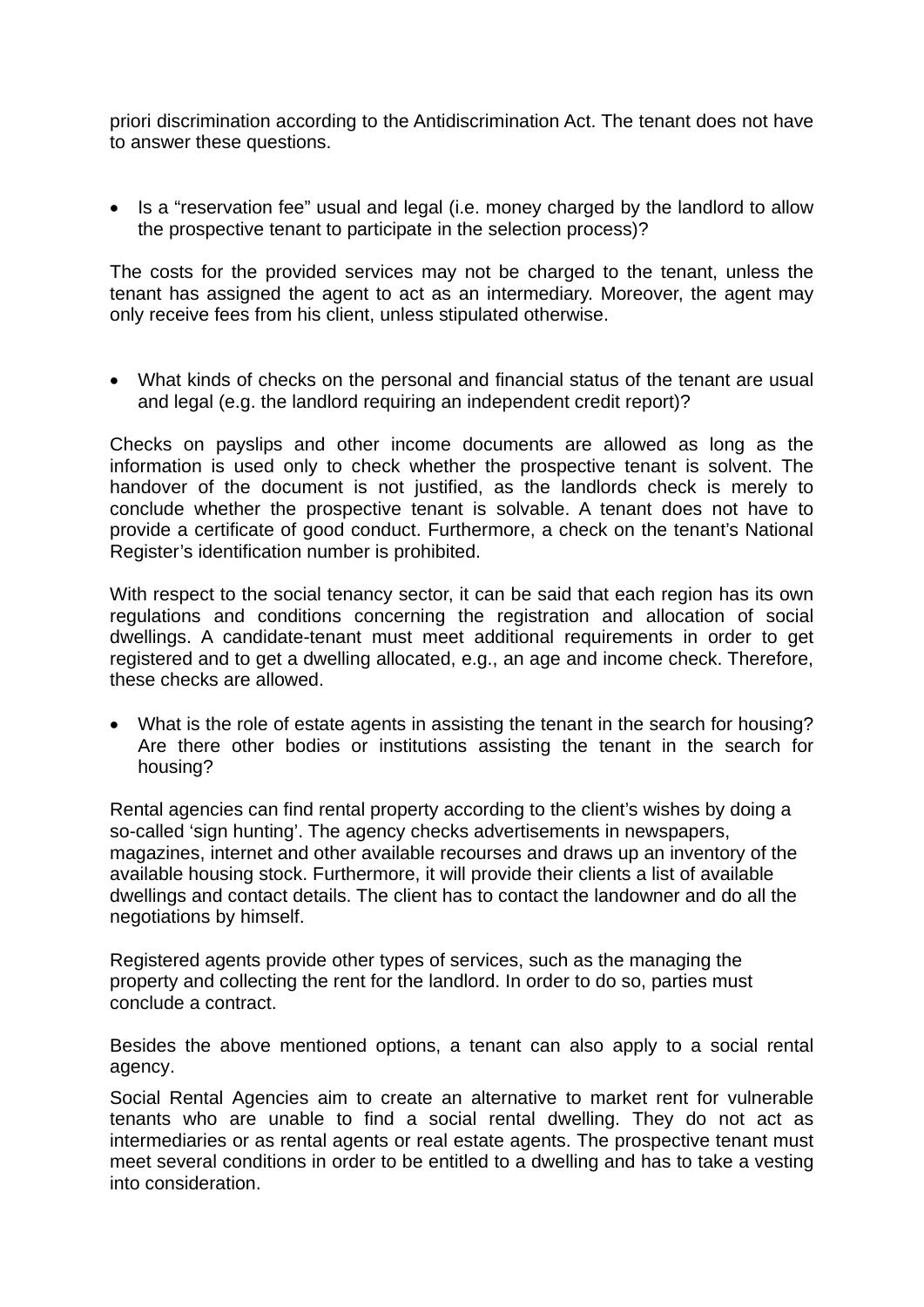Are there any accessible "blacklists" (or equivalent mechanisms) of bad landlords/tenants? Is there a system for rating and labelling preferred landlords/tenants?

Blacklists fall under the Privacy Act's scope and must comply this Act. Such lists harm tenant's interests. The constitutional right to a decent dwelling could be damaged by this list. A blacklist may only be drawn up, if it meets the Privacy Act's conditions.

# **2.2. The rental agreement**

• What are the requirements for a valid conclusion of a rental contract (is written form necessary; is registration necessary and if yes, what kinds of fees apply lawfully)?

Only those who are legal competent may conclude contracts. To conclude a valid tenancy contract both parties' declaration of intention concerning the dwelling and the rent payment is required. The contract must be in writing. However, it should be noted that oral contracts are also valid. There is no fee for the conclusion of tenancy contracts. It should be noted that written contracts must be registered by the landlord within two months at the local office of the Receiver of Registrations, Ministry of Finance by submitting a signed contract or a copy of it. Within these two months, registration is free of charge. The contract can be submitted via internet, e-mail or ordinary post.

- What is the mandatory content of a contract?
	- o Which data and information must be contained in a contract?

The following data must be included in the contract:

- the landlord's and tenant's identity;
- the starting date;
- description of the spaces in the rented dwelling:
- the rent.
	- o Duration: open-ended vs. time limited contracts (if legal, under what conditions?)

Four types of private tenancy contracts can be concluded.

Firstly, standard contracts can be concluded for a period of nine years. Oral agreements are also considered to be concluded for a period nine years. The same applies for contracts with a duration between three and nine years or which do not state a duration and for contracts concluded after 31 May 1997 for an indefinite period. Oral agreements concluded before 28 February 1991 follow the same regime as the aforementioned contracts.

Secondly, parties can conclude a contract for a period of three years or less.

Thirdly, tenancy contracts can also be concluded for a period longer than nine years, however, no longer than 99 years. These contracts must be in writing.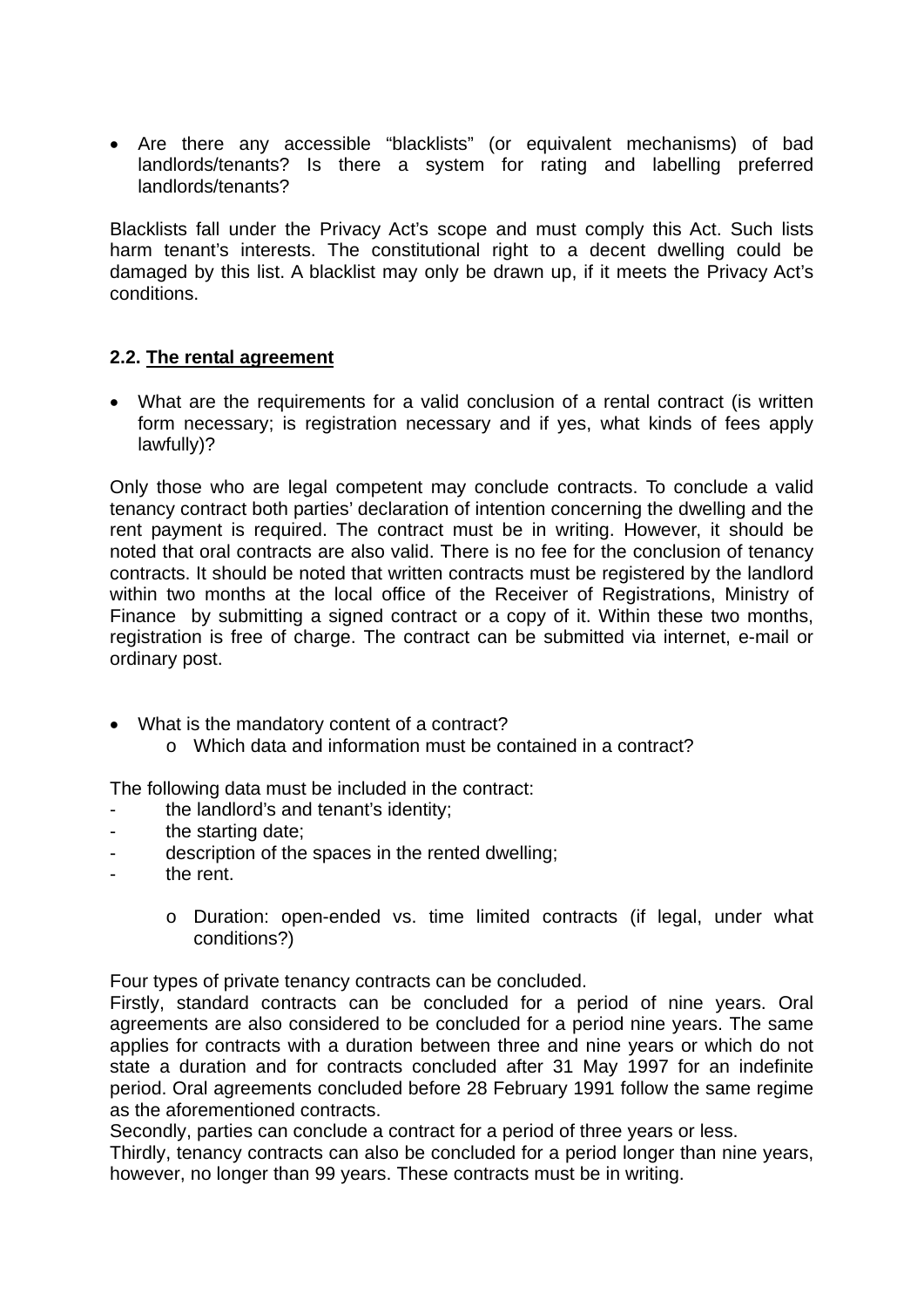The fourth exception to the general rule is that, as of 1 June 1997, contracts can be concluded for the duration of the tenant's life. The contract ends by law, when the tenant dies. The applicable provisions are mandatory.

o Which indications regarding the rent payment must be contained in the contract?

The contract should state the rent, when it is due and how it should be paid.

- Repairs, furnishings, and other usual content of importance to tenant
	- o Is it legal for the landlord to shift the costs for certain kinds of repairs (if yes, which?) to the tenant?

The tenant must, by nature of the contract and without need of any particular stipulation, maintain the dwelling in order so that it can serve the use for which it has been let.

# *What is the landlord's responsibility?*

The basic rule is that the landlord must deliver the dwelling in good repair or whatever character. During the contract, he is responsible for the damages as a result of normal wear and tear, normal use, old age, major repairs, major maintenance, force majeure and hidden defects. Furthermore, he must, make all the repairs, which may become necessary, other than those incumbent upon the tenant. Finally, keeping the wells and cesspools clean is also the landlord's responsibility.

## *What is the tenant's responsibility?*

The tenant is responsible for repairs and day-to-day and routine maintenance, which are not major repairs or major maintenance. Furthermore, he is not responsible for the damages as a result of normal wear and tear, normal use, old age. Damages caused by the tenant, his family members or visitors must also be repaired by him. The same applies for damages as result of a fire, unless it is force majeure.

Furthermore, the tenant is responsible for the repairs regarding:

- fireplaces, back-plates, mantelpieces and mantelshelves;
- the plastering of the bottom of walls of flats and other places of dwelling, to the height of one metre;
- pavements and tiles of rooms, where only a few are broken;
- panes of glass, unless they are broken by hail, or other accidents, extraordinary and by force majeure, for which a tenant may not be made responsible; and
- doors, windows, boards for partitioning or closing shops, hinges, bolts and locks.
	- o Is the landlord or the tenant expected to provide furnishings and/or major appliances?

It is not expected from the landlord to provide furnishing and/or major appliances, unless otherwise stipulated. However, the landlord must provide his tenant a suitable dwelling, which means that the dwelling must meet the basic quality requirements of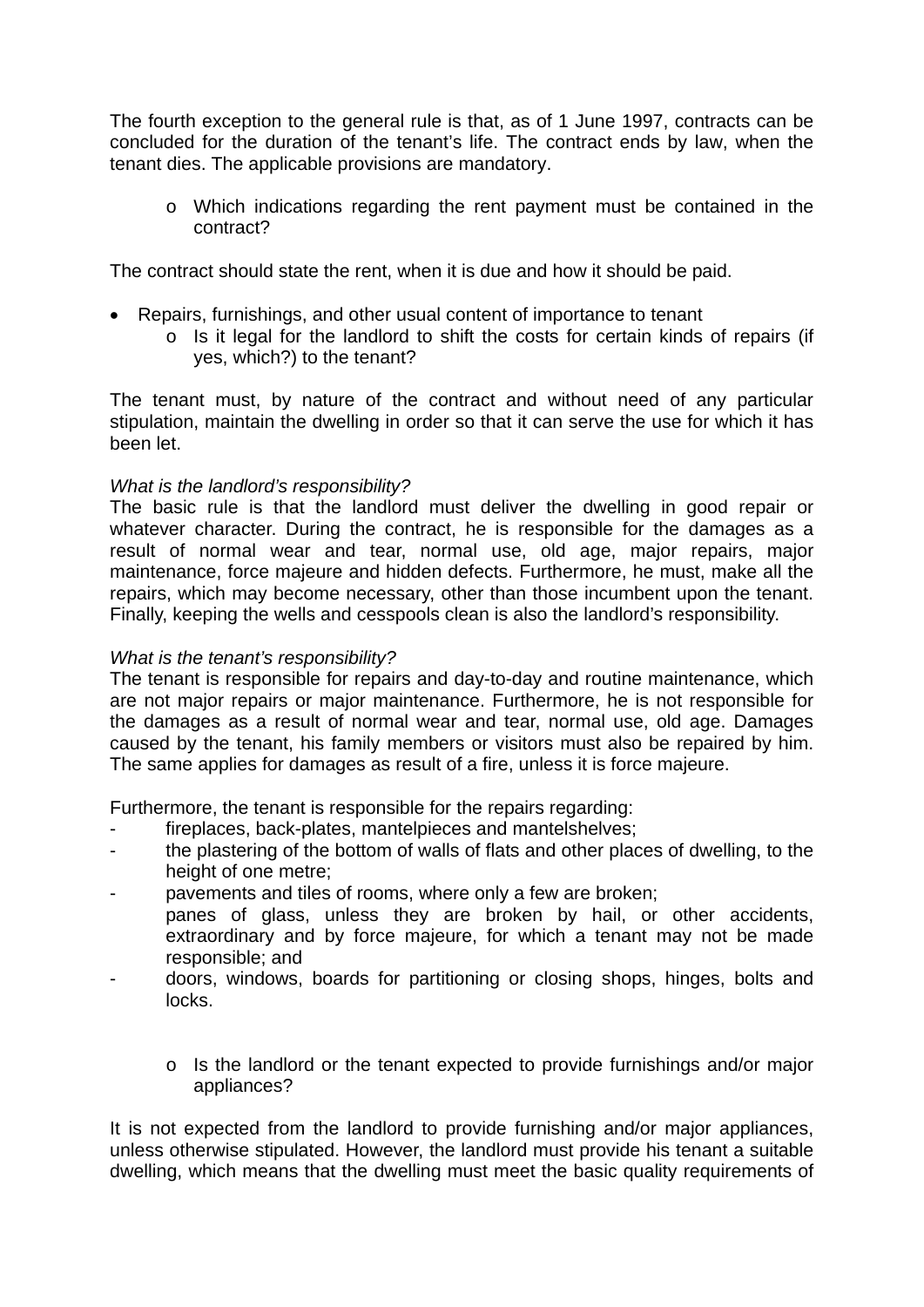safety, health and habitability.

The tenant is obliged to sufficiently furnish the rented dwelling. It serves as a security for the rent payment. This obligation lapses, if the tenant pays the full rent or the entire rental period in advance or pays it over the course of the lease. The landlord may also seize the furniture in the dwelling to ensure the rent's payment. The seizing is allowed without a court's leave.

o Is the tenant advised to have an inventory made so as to avoid future liability for losses and deteriorations (especially in the case of a furnished dwelling)?

The description of the dwelling is detailed in the tenancy contract itself. In case wrong data is provided by the landlord, he can be held liable for the consequences. Parties must make a detailed inventory to avoid future liability for losses and deterioration.

o Any other usual contractual clauses of relevance to the tenant

The following usual contractual clauses are relevant to the tenant:

- the clause concerning which states that the dwelling is used by the tenant as his primary resident;
- the clause on the payment of rent en when it is due;
- the clause concerning the deposits;
- the clause describing under what circumstances the landlord may enter the dwelling;
- the clause concerning the responsibility of repairs;
- the clause concerning keeping animals.
- Parties to the contract
	- o Which persons, though not mentioned in the contact, are allowed to move into the apartment together with the tenant (partner, children etc.)?

The landlord must respect the tenant's family and private life and may not interfere. Therefore, unless parties have contracted otherwise, he is free to decide with whom he will share his dwelling. However, the tenant is restricted, as his landlord may object if objective conditions justify so, e.g., overcrowding or subletting.

o Is the tenant obligated to occupy the dwelling (i.e. to use as tenant's primary home)?

The tenant must use the lease property as his main residence for himself and his family. If the tenant does not comply with the obligation to reside in the dwelling himself, he will be in default. The landlord may demand from the justice of peace that the contract will be set aside.

o Is a change of parties legal in the following cases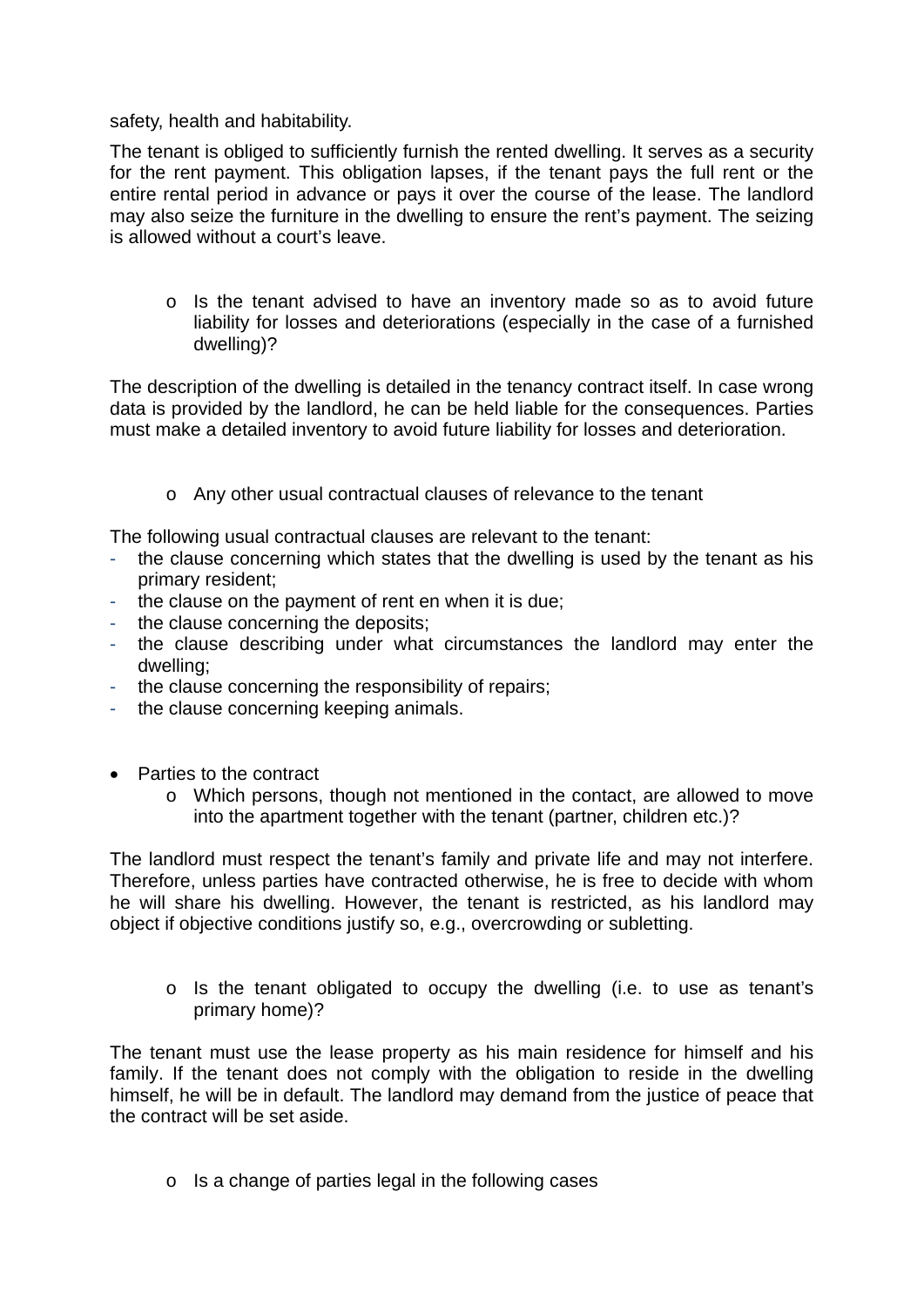divorce (and equivalents such as separation of non-married and same sex couples)

# *Consequences if spouses divorce*

#### *Both spouses have signed the tenancy contract*

In case both spouses have signed the tenancy contract, they are both tenants. If it is their family dwelling, both spouses are, even after a divorce, still jointly and separately liable. A notice to terminate the contract, given by one spouses, is null and invalid. Both parties jointly must give notice to terminate the contract.

### *The departing spouse has signed the tenancy contract*

Also in this case, the same principle applies as describes above. Both spouses are tenants. They can only jointly give notice to terminate the contract.

#### *Legal consequences if legal co-habitees separate*

Legal co-habitees and married couples are by law treaded equally.

### *Legal consequences if the spouses actual separate*

#### *Both spouses have signed the tenancy contract*

If one spouse leaves the dwelling, he still remains contract party and, therefore, still is jointly and severally liable with his the spouse who stays behind. This means that only both spouses can give notice to terminate the contract. There are authors claiming that it is possible to give notice without the other spouse's cooperation.

#### *The actual departing spouse has signed the tenancy contract*

Another scenario is that the departing spouse has signed the tenancy contract and leaves the dwelling. In that case, the dwelling can no longer be considered as the principal residence. The spouse who remains behind may only reside in the dwelling, if the landlord explicitly agrees in writing that the tenancy contract is transferred to him.

#### *Legal consequences for unmarried couples living together*

The protective provisions do not apply to unmarried couples living together. If there are two tenants and one has left the dwelling, he still is jointly and severally liable.

> apartments shared among students (in particular: may a student moving out be replaced without permission of the landlord);

If a landlord rents out a separate apartment in a building to a student, the other students do not have the right to decide who will replace the student who moves out of his apartment. However, if a student rents a room and he is allowed to sublet or transfer a part of the tenancy contract, he is entitled to decide who replaces the student who moves out. It is not unlikely that parties have agreed that sharing the dwelling is not allowed without the landlord's permission. Such a stipulation is valid and the landlord may refuse the new student.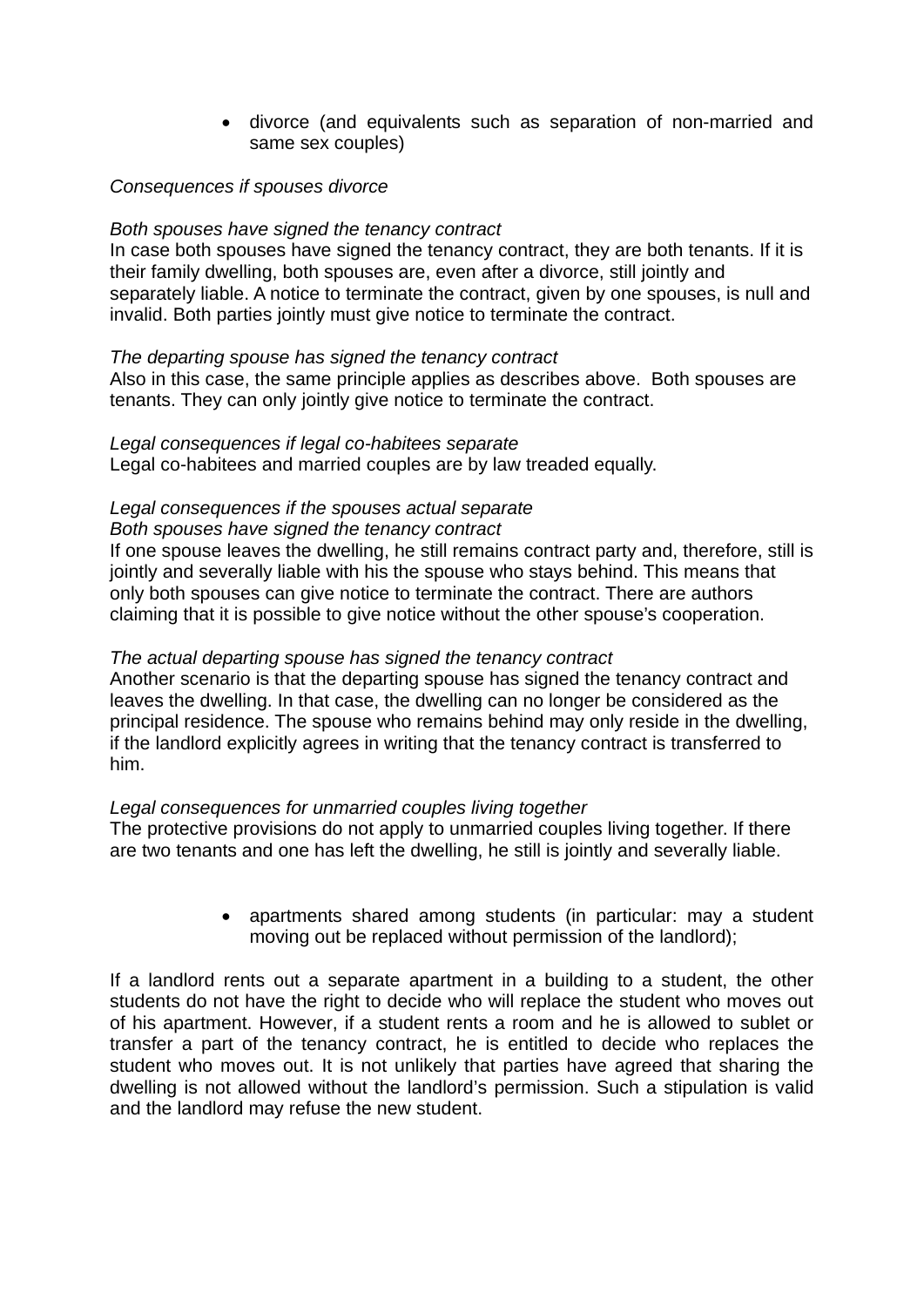• death of tenant;

Tenancy contracts are not terminated by the landlord's death. The landlord is considered to have stipulated for himself and for his heirs and assigns, unless the parties have agreed otherwise or it results from the nature of the contract. It should be noted that Flemish and Brussels social tenancy contracts will be terminated by operation of law when the last tenant dies.

• bankruptcy of the landlord;

Generally, a landlord's bankruptcy does not terminate the tenancy agreement by law. However, it will terminate by law, if one of the bankruptcy is a condition subsequent or the contract has a intuited personae-character. This means that the identity of one of the parties is of overriding importance. In case of a bankruptcy, the bankruptcy trustee is, under conditions, entitled to terminate contracts which were concluded before the adjudication order was issued.

o Subletting: Under what conditions is subletting allowed? How can an abuse of subletting (when the tenant is offered not an ordinary lease contract but only a sublease contract) be counteracted?

In case a private tenancy contract is concluded and the tenant uses the dwelling as his principle residence is not allowed to sublet the dwelling completely. The tenant may sublet a part of it under the conditions that the remainder part of the dwelling remains assigned as his principal residence. The landlord has to grant him permission, which can be also given tacitly or afterwards. The tenant may in no case sublet the dwelling or a part of it in case a social tenancy contract is concluded.

o Does the contract bind the new owner in the case of sale of the premises?

Whether the change of landlord though sale also changes the tenant's position, depends on the questions whether the tenancy contract is registered and therefore has a 'fixed date'.

The position of the tenant, who has a contract with a fixed date, does not change, if the dwelling is transferred to the buyer. The buyer cannot evict the tenant, even if this right is reserved in the tenancy contract.

The consequences for a tenant with a contract without a fixed date depends on whether he resides longer or shorter than 6 months in the rented dwelling. If the tenant resides longer than 6 months, the buyer should respect the tenancy contract. Nevertheless, he has the right to terminate it, if (a) he takes a notice of three months into consideration and (b) he will reside in the dwelling himself. The three months' notice must be served to the tenant within three months after the execution of the authentic deed of sale. The result of non-compliance with this deadline is that the buyer must respect the tenancy contract.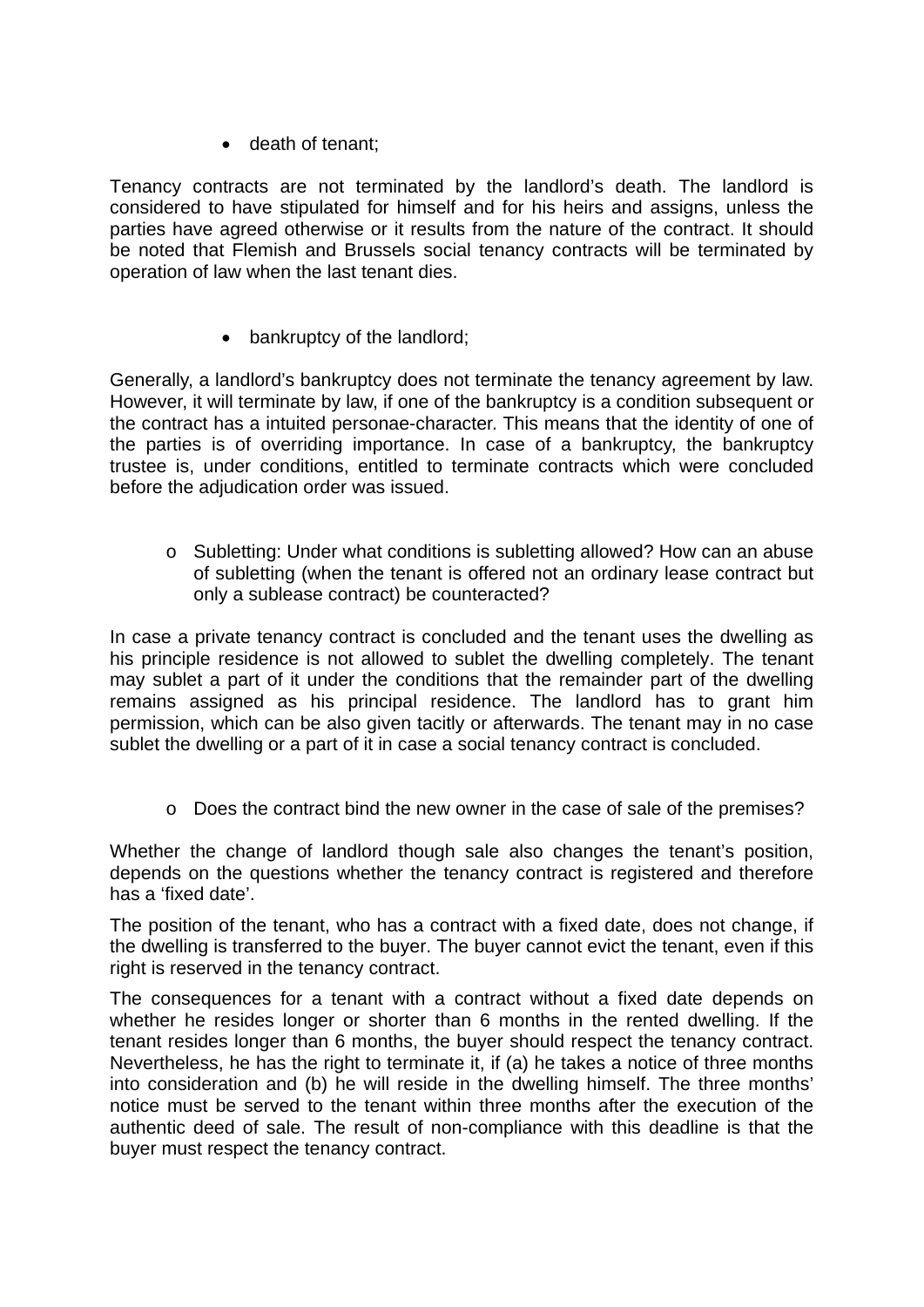If the tenant resides less than 6 month in his dwelling, he is less fortunate. The buyer can terminate the contract without a reason and without owing him compensation.

- Costs and Utility Charges
	- o What is the relevant legal regulation of utilities (i.e. the supply of water, heating and electricity)? Must the landlord or the tenant conclude the contracts for provision of utilities?

If no agreement has been made, the tenant should only bear the costs and expenses associated with a service or performance which the tenant takes advantage of, such as heating, electricity and gas. He may conclude an individual contract with the suppliers.

o Which utilities may be charged from the tenant by the landlord? What is the standard practice?

The landlord may charge the tenant the heating, electricity and gas. Parties may decide that the tenant concludes an individual contract with the suppliers.

The landlord may also provide this service by concluding a contract and having the tenant pay him. In this case, the tenant should only pay the actually incurred expenses. Parties may agree a payment of an irrevocable fixed amount and this may differ from the actually incurred expenses. If that is the case, parties should take into account that unilateral adjustment is not allowed. They may request the justice of peace revision of the fixed amount or conversion in the actually incurred expenses. Furthermore, each year the landlord must provide the tenant detailed annual settlement.

o Is the tenant responsible for taxes levied by local municipalities for the provision of public services (e.g. for waste collection or road repair)?

Only the taxes concerning the use of property, such as waste collection, antipollution tax may be charged from the tenant.

o Is it lawful to shift condominium costs, and if yes, which ones, onto the tenant (e.g. housekeeping costs)?

There is a separate regulation for apartment buildings, in case the landlord provides the heating, electricity and gas. If the management is in one hand and the apartment building has more than one apartment, it is sufficient that the cost calculations are presented and that the individually invoices are deposited for inspection. This includes providing a copy, if requested.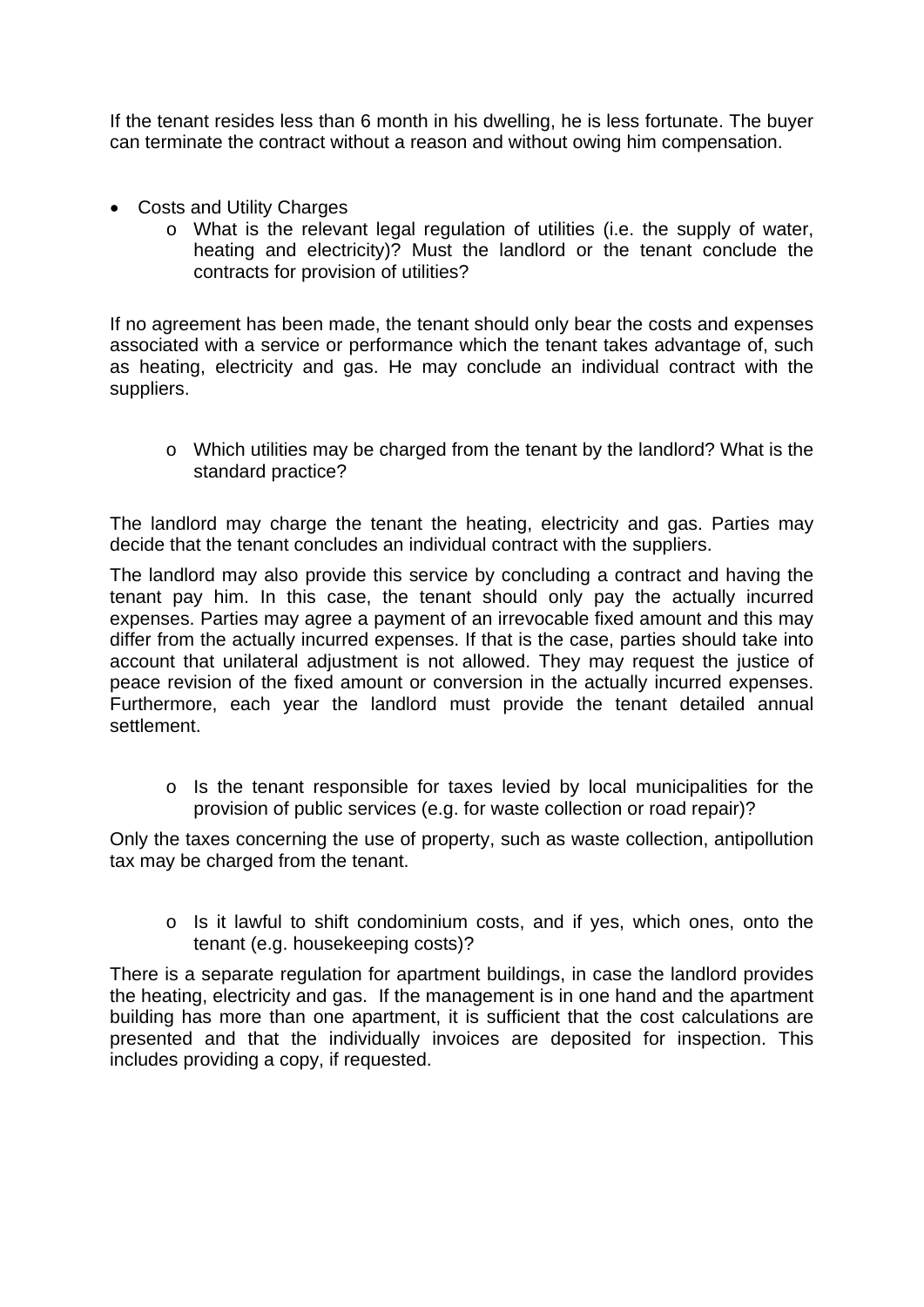- Deposits and additional quarantees
	- o What is the usual and lawful amount of a deposit?

If the tenant guarantees a deposit in cash, a maximum deposit two months' rent is allowed, provided that it is paid once in full. He may also have his bank issue a bank guarantee, which may not exceed an amount of three month's rent.

o How does the landlord have to manage the deposit (e.g. special account; interests owed to the tenant)?

There are three possibilities for the landlord to manage the deposit.

# - *Deposit in cash*

A payment in cash can be placed in an interest-bearing bank account in the tenant's name. This is a blocked account and the tenant's authorization is required in order to withdraw the money. If the landlord receives the deposit in cash and he refuses to deposit it in to the account, he owes the tenant an average market rate of interest. Moreover, if he remains in default after receiving notice, he must pay the tenant the statutory interest as of the notice date.

# - *Issuance of a bank guarantee*

The tenant must pay the bank instalments for a maximum of three years. In return, the bank provides the landlord a guarantee letter. On the one hand, the bank will not receive any interest from the tenant. And on the other, the bank will only have to pay the tenant the interest from the day the deposit is fully paid.

# - *Issuance of a bank guarantee with the assistance of OCMW*

Tenants who have access to social assistance can be assisted by the local OCMW i.e. the Public Centre for Social Welfare. The bank can issue a bank guarantee through the intermediary of the OCMW and it will stand surety for the tenant. Also in this case, the deposit may equal a maximum of three months' rent.

These deposits can only be resealed after the contract has ended under condition that both parties agree or by a court verdict.

# o Are additional guarantees or a personal guarantor usual and lawful?

A deposit in kind may also be agreed upon by parties. The above described legal limitations will then not be applicable. This means that even jewelry, shares, gold, etc. can be handed over to the landlord. Moreover, there is no maximum deposit amount to take into consideration.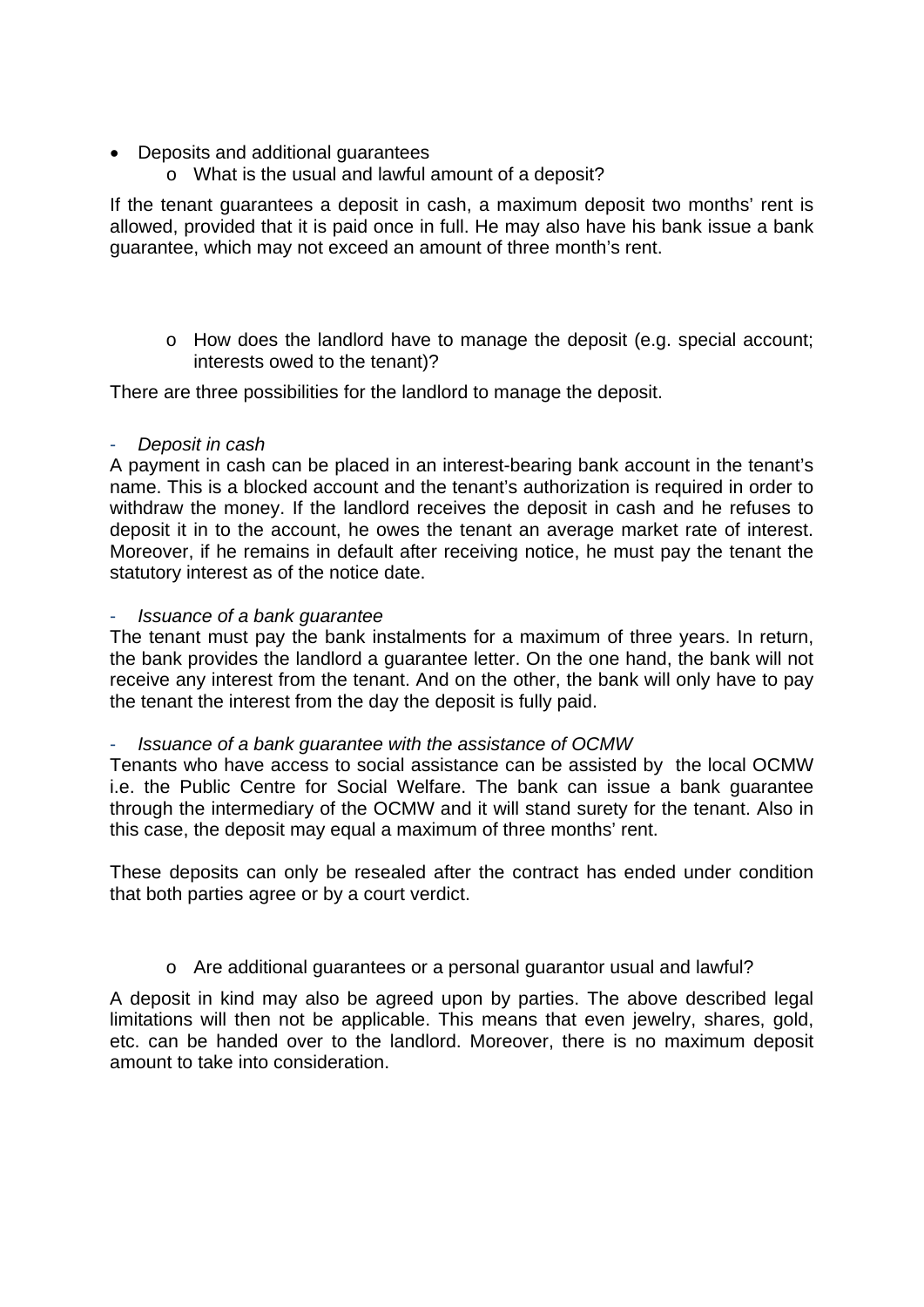o What kinds of expenses are covered by the guarantee/ the guarantor?

The general rule of contractual freedom applies here and parties may decide which expenses are covered.

# **3. During the tenancy**

# **3.1. Tenant's rights**

Defects and disturbances

o Which defects and disturbances are legally relevant (e.g. mould and humidity in the dwelling; exposure to noise e.g. from a building site in front of the dwelling; noisy neighbours; occupation by third parties)?

If it is clear that it the landlord is responsible for the defects, he is obliged to repair it or pay the costs involved.

The landlord has the obligation to warrant his tenant against third parties' legal acts. He is not obliged to warrant the tenant against defects which third parties cause to his quiet enjoyment under a tenancy contract. Nevertheless, the tenant may proceed against them in his own name. This means that noise form a building site in front of the dwelling, noisy neighbours or damages caused by third parties are not qualified as defects.

With respect to occupation of third parties and squatters, the landlord has to warrant his tenant only in case the third party claims to have a real right or a personal right with respect to the dwelling. If this is not the case, the landlord is not required to guarantee the tenant against disturbance which third persons cause by acts of violence against his enjoyment.

> o What are the tenant's remedies against the landlord and/or third parties in such situations (e.g. unilateral rent reduction vs. rent reduction to be allowed by court; damages; "right to cure" = the landlord's right to repair the defect; the tenant first repairs the defect and then claims the costs from the landlord)

In case of a defect, the tenant must immediately notify the landlord. As of that moment, the tenant has several legal options:

- a) he may claim that the contract will be set aside including compensation,
- b) he can claim rent reduction,
- c) he can claim the repair of the dwelling at the expense of the landlord, or
- d) he can claim other compensation.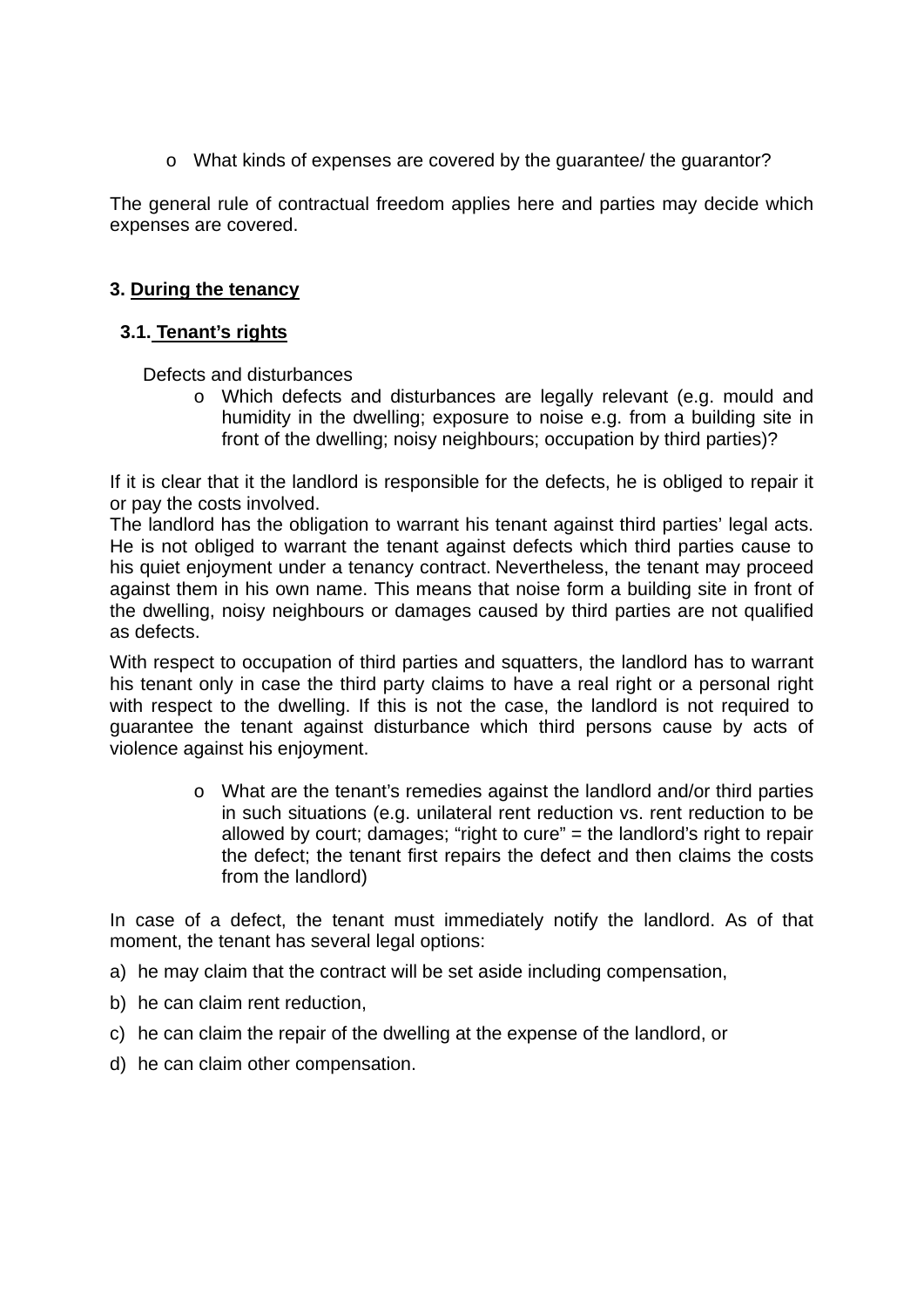- Repairs of the dwelling
	- o Which kinds of repairs is the landlord obliged to carry out?

The basic rule is that the landlord must deliver the dwelling in good repair or whatever character. During the contract, he is responsible for the damages as a result of normal wear and tear, normal use, old age, major repairs, major maintenance, force majeure and hidden defects. Furthermore, he must, make all the repairs, which may become necessary, other than those incumbent upon the tenant. Finally, keeping the wells and cesspools clean is also the landlord's responsibility.

> o Does a tenant have the right to make repairs at his own expense and then deduct the repair costs from the rent payment?

The tenant can claim the repair of the dwelling at the expense of the landlord, or make the repairs himself and claim rent reduction.

- Alterations of the dwelling
	- o Is the tenant allowed to make other changes to the dwelling?

Alterations, not leading to a change in the dwelling structure, such as decorative embellishment, may be executed by the tenant.

> • In particular, adaptations for disability (e.g. building an elevator, ensuring access for wheelchairs etc.)

A landlord cannot forbid the tenant to make reasonable adjustments to the dwelling which are needed to accommodate a handicap. The landlord's refusal to make reasonable adjustments is considered to be discrimination of persons with disabilities. However, there is no discrimination if the adjustment to make the dwelling accessible for wheelchair users is an unreasonable burden for the landlord.

Affixing antennas and dishes

Contractual clauses may prohibit that tenants erect a (parabolic) antenna. However, under European law, it is doubtful that landlords can invoke these clauses.

The European Court of Human Rights ruled that a country may breach an individual's right to freedom of information, if they are constrained from having a satellite dish on their property. A contractual clause, which prohibits erecting satellite antennas, may be an unlawful breach of the tenant's right of freedom to receive information. The right to have a satellite dish to receive free information may be limited, but only on very serious grounds of public interest. The interests of the tenant and landlord will have to be weighed up. Furthermore, the landlord's restriction should be proportionate in relation to the tenant's interests.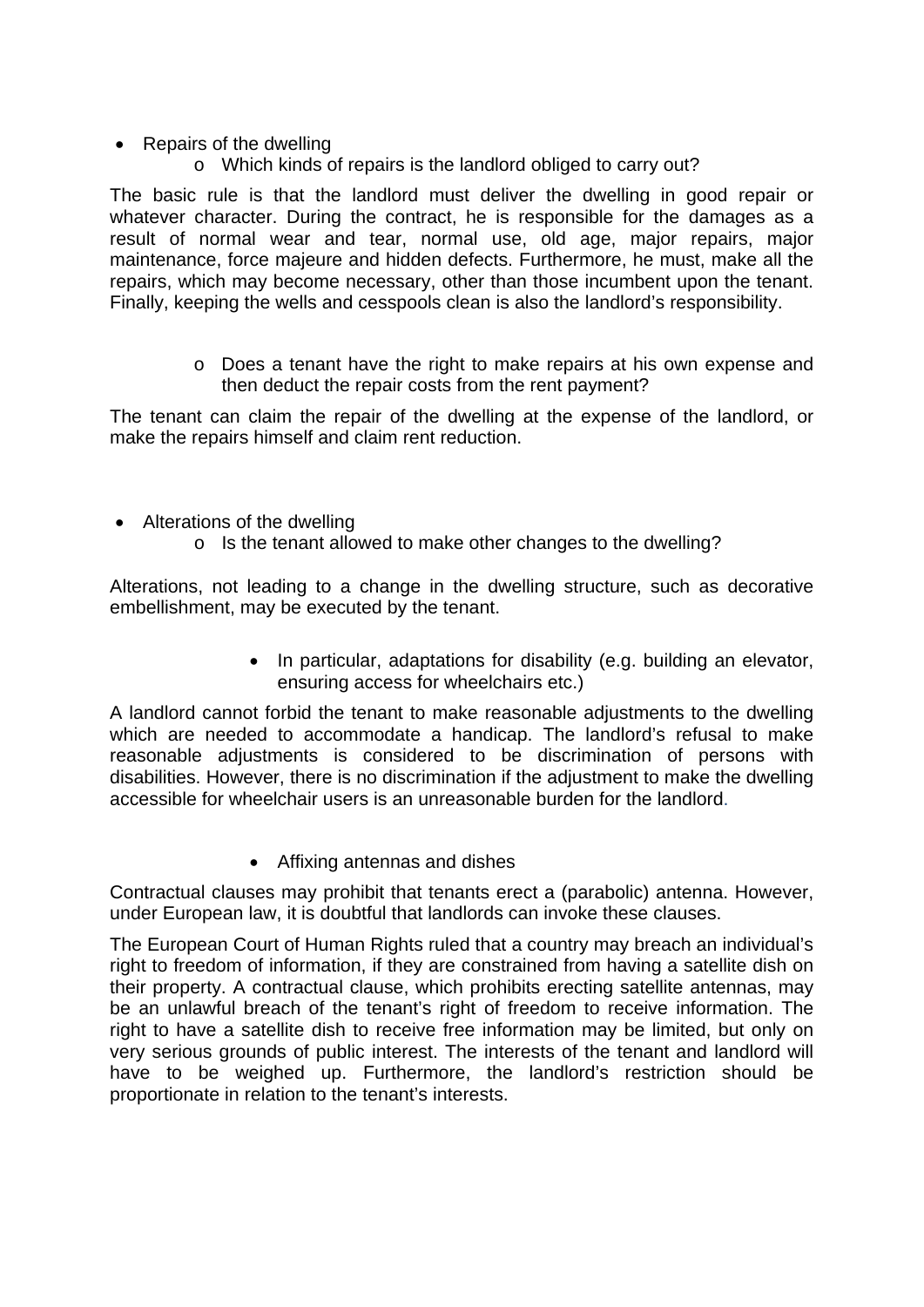• Repainting and drilling the walls (to hang pictures etc.)

Repainting the walls is allowed, unless parties have agreed otherwise. Furthermore, the tenant is allowed to drill the walls, as long as this does not lead to a change in de dwelling structure.

- Uses of the dwelling
	- o Are the following uses allowed or prohibited?
		- keeping domestic animals

A prohibition to keep too many or dangerous pets or pets which cause damage or inconvenience is allowed.

Parties may stipulate otherwise. Nevertheless, landlords have to make sure that the tenancy contract does not violate the tenant's private and family life. It can be said that a general prohibition to keep pets is disproportionate. However, a limited prohibition is allowed. The justice of peace decides on a case-by-case basis whether a contract can be terminated, if a tenant violates the ban on keeping pets (e.g., a dog or a cat).

- producing smells

A use clause can be found in nearly every standard tenancy contract. It states the permitted and prohibited uses of the dwelling in a general or more specific ways. Tenants who do not to abide by the agreement are in breach of contract. Tenants who cause odour nuisance can be held liable to those who suffer from the nuisance. The landlord cannot be added as a third party in a legal action.

- receiving guests over night

The right to receive guests is a part of the tenant's private and family life. He may receive as many guests as he wishes, also over-night.

- fixing pamphlets outside

Right to freedom of expression falls under the scope of the European Convention for the Protection of Human Rights and Fundamental Freedoms and the Belgian Constitution. Nevertheless, it is subject to certain restrictions, such as the interests of national security and discrimination regulations.

small-scale commercial activity

The tenant must use the dwelling with due care and according to the purposes intended by the lease, or according to the circumstances failing an agreement. The tenant may not, without the landlord's consent, change the intended purpose. The landlord's consent can be given tacitly, but the mere fact that the landlord does not respond, does not imply that he has given his consent. An explicitly stipulation of the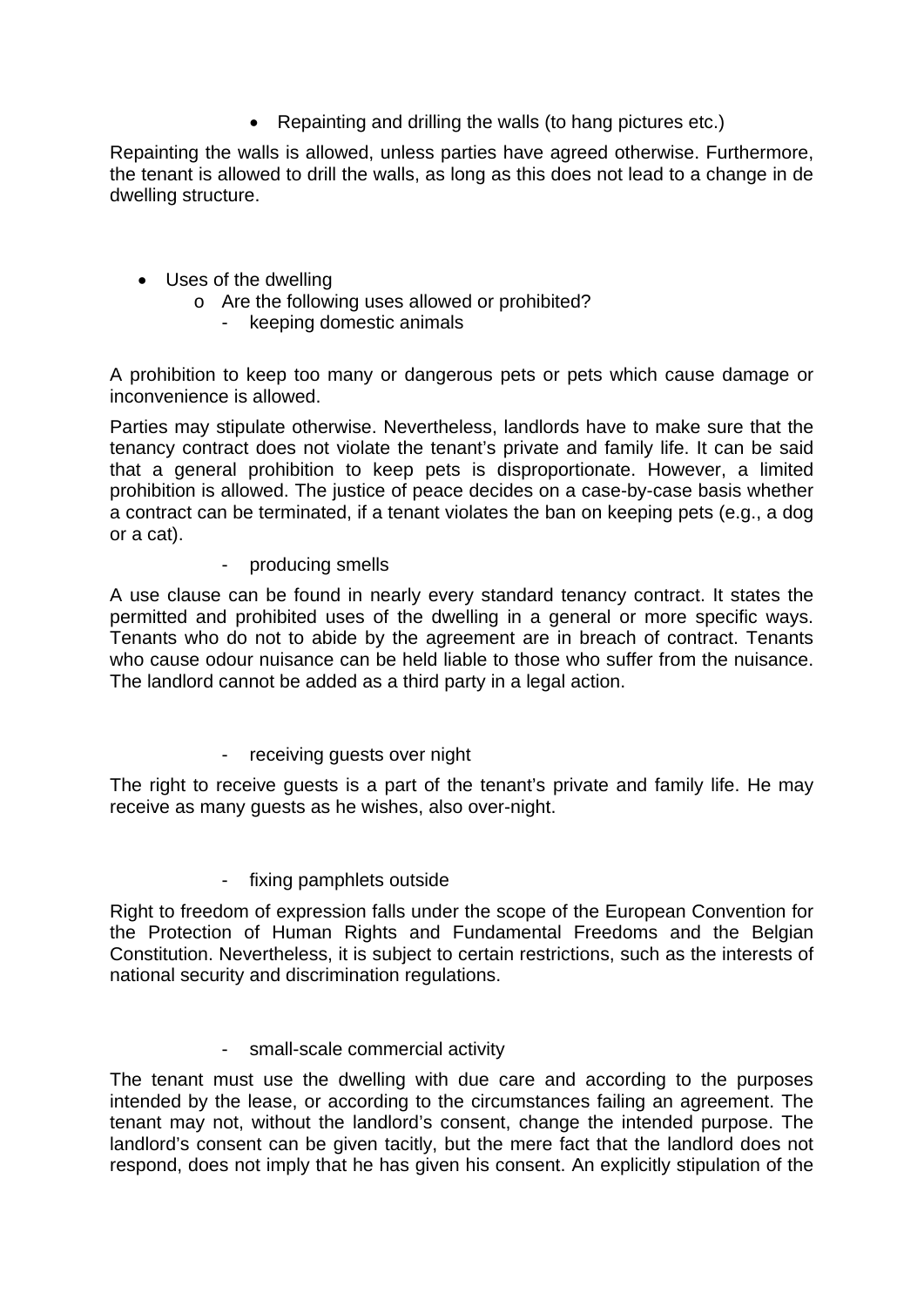purpose should be applied strictly. If the tenant uses the dwelling in another way than it was intended for, the landlord may, according to the circumstances, have the lease terminated by the justice of peace. It is not required that the landlord has suffered damage.

# **3.2. Landlord's rights**

• Is there any form of rent control (restrictions of the rent a landlord may charge)?

If a contract is governed by private tenancy law, the rent, with respect to short-term (maximum duration of three years) contracts, is controlled. This restriction is to prevent that new short-term tenancy contracts are concluded systematically between the same parties or with another tenant, each time at a higher rent.

Parties are allowed to extend a short-term contract once under the same conditions. The rent may only be increased with the statutory rent indexation, unless:

- the rental value of the dwelling has increased or decreased with at least 20% due to new circumstances, or
- the rental value has increased with at least 10% due to performed work, such as a renovation. The Court of Cassation ruled that this is mandatory law.

If parties do not respect these limitations, the tenancy contract is considered not to be extended under the same conditions. Consequently, by law, the short-term contract will be converted into a standard contract (nine years contract). The commencement date equals the commencement date of the first short-term contract. The aforementioned consequence also applies in the following situations:

- if the contract is extended for the second time;
- if the same parties conclude a different contract;
- if the same parties conclude a second contract under different conditions;
- if parties have not given a notice in time to terminate the first or second contract;
- if the contract duration is more than three years;

- despite a valid notice, the tenant continues to live in the dwelling, without the landlord opposing;

- if the second contract is concluded under (more of less the same conditions), but with another tenant.

In all the aforementioned situations, the rent is blocked for nine years.

Statutory rent indexation is allowed, even if parties have not concluded this. After the nine years period, parties are free to conclude a new rent. This has to be done in writing.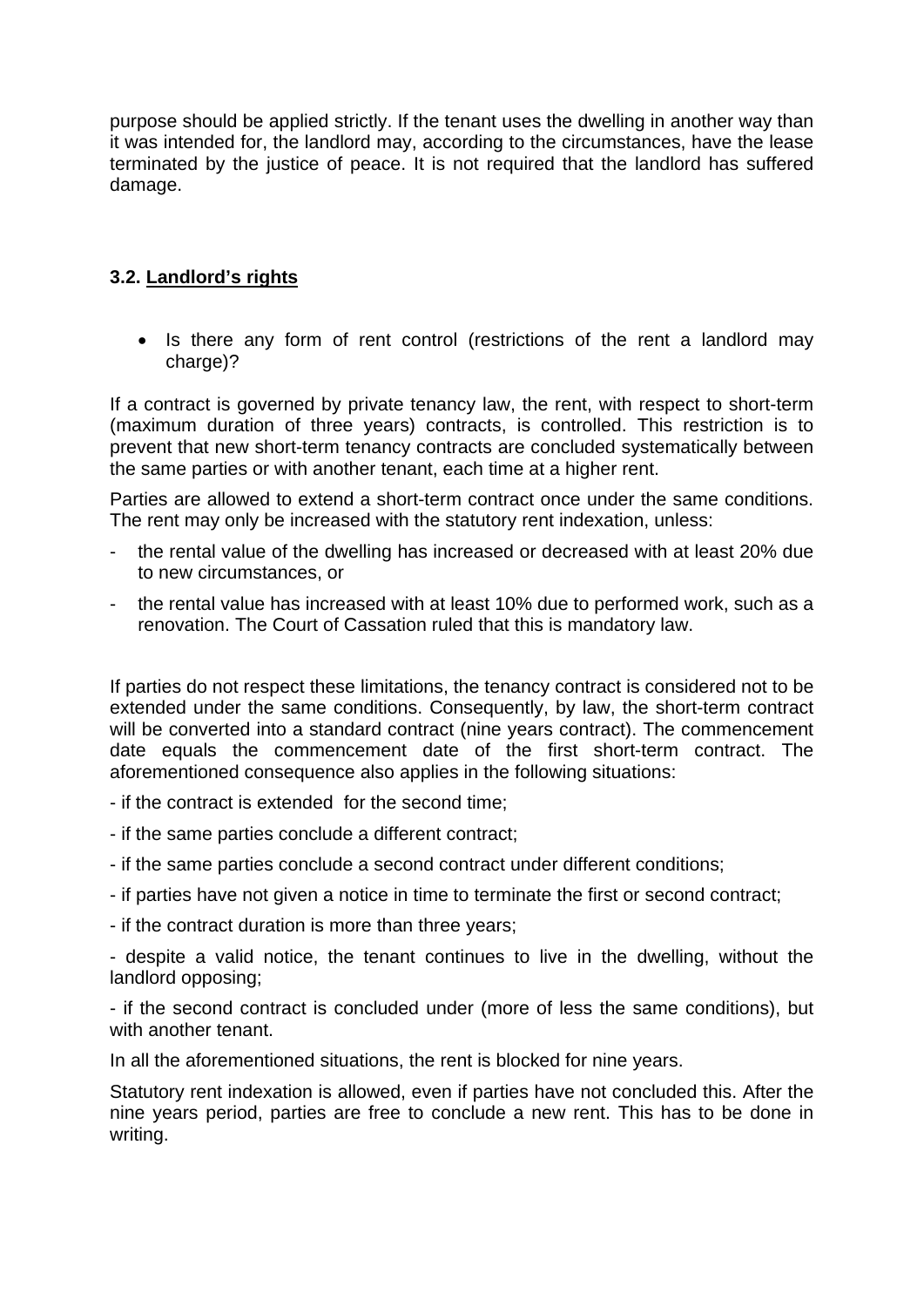If a social tenancy contract is concluded, it is advisable to contract the social landlord as the rent control regulations on regional levels differ from the private tenancy law. Each region has its own complex regulation concerning rent control.

- Rent and the implementation of rent increases
	- o When is a rent increase legal? In particular:
		- Are there restrictions on how many times the rent may be increased in a certain period?

There is no distinction between open-ended contracts and contracts limited in time. The rent may be indexed every year by the landlord. The contract does not have to include an explicit provision. An automatic indexation is not allowed. There is no automatic rent increase.

In case a social tenancy contract is concluded, it is advisable to contact the social landlord, as each region has its own system for increasing or decreasing the rent.

> - Is there a possible cap or ceiling (fixed by statute or jurisprudence) which determines the maximum rent that may be charged lawfully?

Landlord and tenant may freely decide what the rent will be and there is no orientation with respect to the market rent. The Flemish Region has developed a tool to help the landlord and tenant determine a rent price for dwellings in the Flanders Region. This tool can be found on https://www.woninghuurprijzen.be/

> o What is the procedure to be followed for rent increases? To what extent can the tenant object to a rent increase?

The possibility to index the rent should be requested in writing by the landlord and it has a retroactive effect limited to three months. This means that the landlord's request may be done after the date on which the rent can be indexed, but it will only have effect for the last three months. Rent will be time-barred after one year. The time limit will begin on the day on which the request has been sent to the tenant.

The new rent can be calculated as follows:

New rent  $=$  (initial price of the contract x consumer price index) beginning consumer price index

A website maintained by the Belgium government offers a calculator in order to determine the new rent in an easy way.

*[http://statbel.fgov.be/en/statistics/figures/economy/consumer\\_price\\_index/rent\\_calcul](http://statbel.fgov.be/en/statistics/figures/economy/consumer_price_index/rent_calculator/) [ator/](http://statbel.fgov.be/en/statistics/figures/economy/consumer_price_index/rent_calculator/)*

It should be noted that the initial rent is the rent which was agreed on in the first contract and it may not include other costs and charges.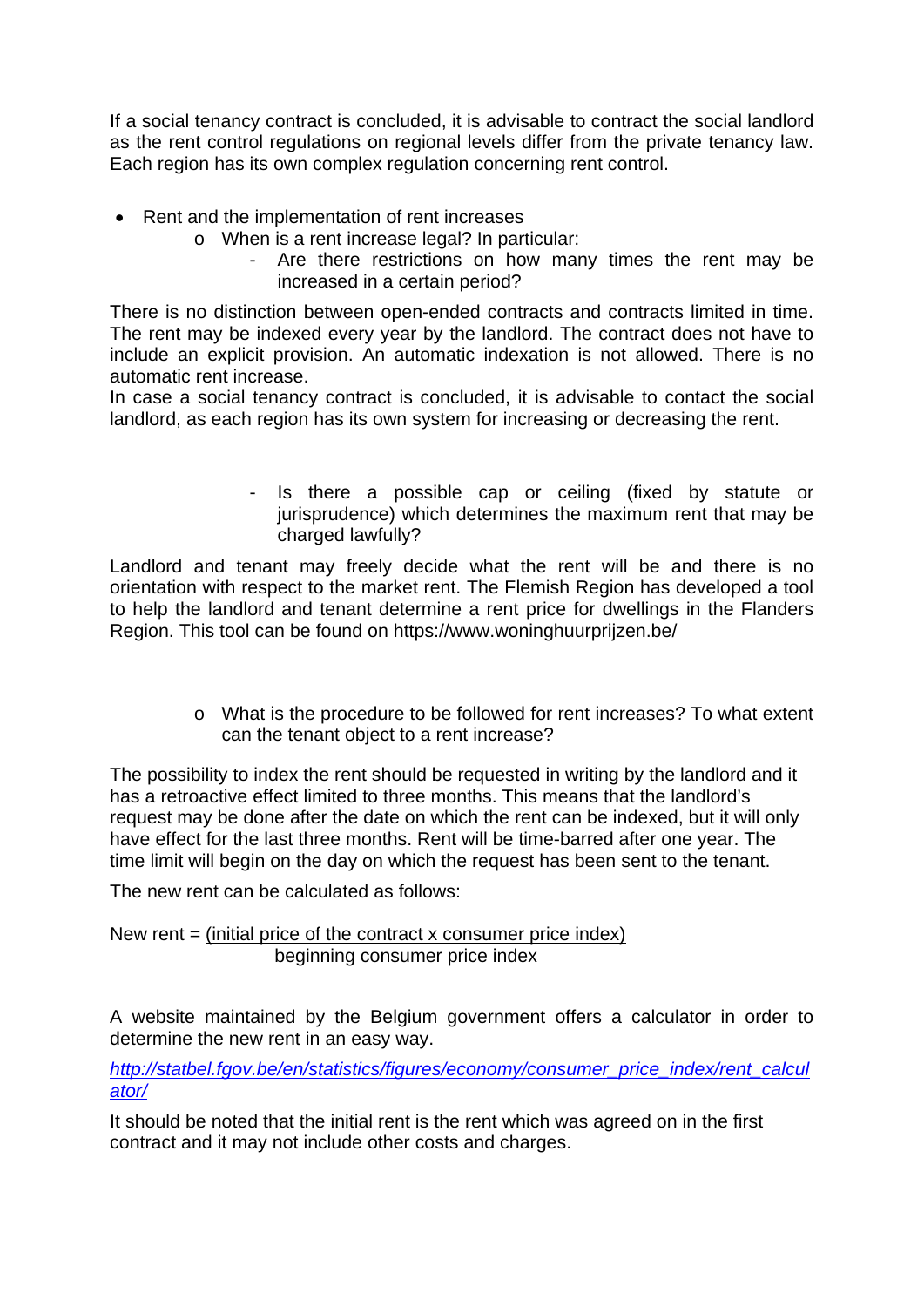- Entering the premises and related issues
	- o Under what conditions may the landlord enter the premises?

The landlord is obliged to provide the tenant the peaceful enjoyment of the dwelling for the duration of the contract. Therefore, the landlord is not allowed to enter the dwelling at any moment without the tenant's permission to, e.g., check whether urgent work has to be carried out or whether the tenant complies with the designated use of the dwelling. This right elaborates on the tenant's fundamental right to privacy and the fundamental right of inviolability of the home.

In some situations, the landlord has the right to enter the rented dwelling, for example to draw up a detailed inventory. If, during the lease, the dwelling needs repairs and these cannot be delayed, the tenant must tolerate them. Even if they cause inconvenience to him and they deprive him of the use of a part of the dwelling while the repairs are carried out. However, if such repairs last more than forty days, the rent will be diminished in proportion to the time and to the part of the dwelling of which he was deprived. Furthermore, the landlord may enter the dwelling with a prospective tenant or buyer, but only if the contract provides this option. If this matter is not arranged, it is the justice of peace who decides.

Obviously, in all these cases, the landlord has to inform his tenant about the intended visits. This also applies in cases the landlord has reserved this right in the tenancy contracts (although this is called into question in the literature).

o Is the landlord allowed to keep a set of keys to the rented apartment?

There are several opinions concerning the question whether a landlord is allowed to keep a set of keys of the rented dwelling. On the one hand, it is said that he may not keep a set of keys without the tenant's permission. On the other, if he may keep a set of keys, he may not enter the dwelling without the tenant's permission. The tenant may not refuse his permission on unreasonable grounds.

> o Can the landlord legally lock a tenant out of the rented premises, e.g. for not paying rent?

Locking a tenant out of the rented dwelling is not allowed.

o Can the landlord legally take or seize a tenant's personal property in the rented dwelling, in particular in the case of rent arrears?

A landlord may seize the furniture in the dwelling to ensure the rent payment. The seizing is allowed without a court's leave.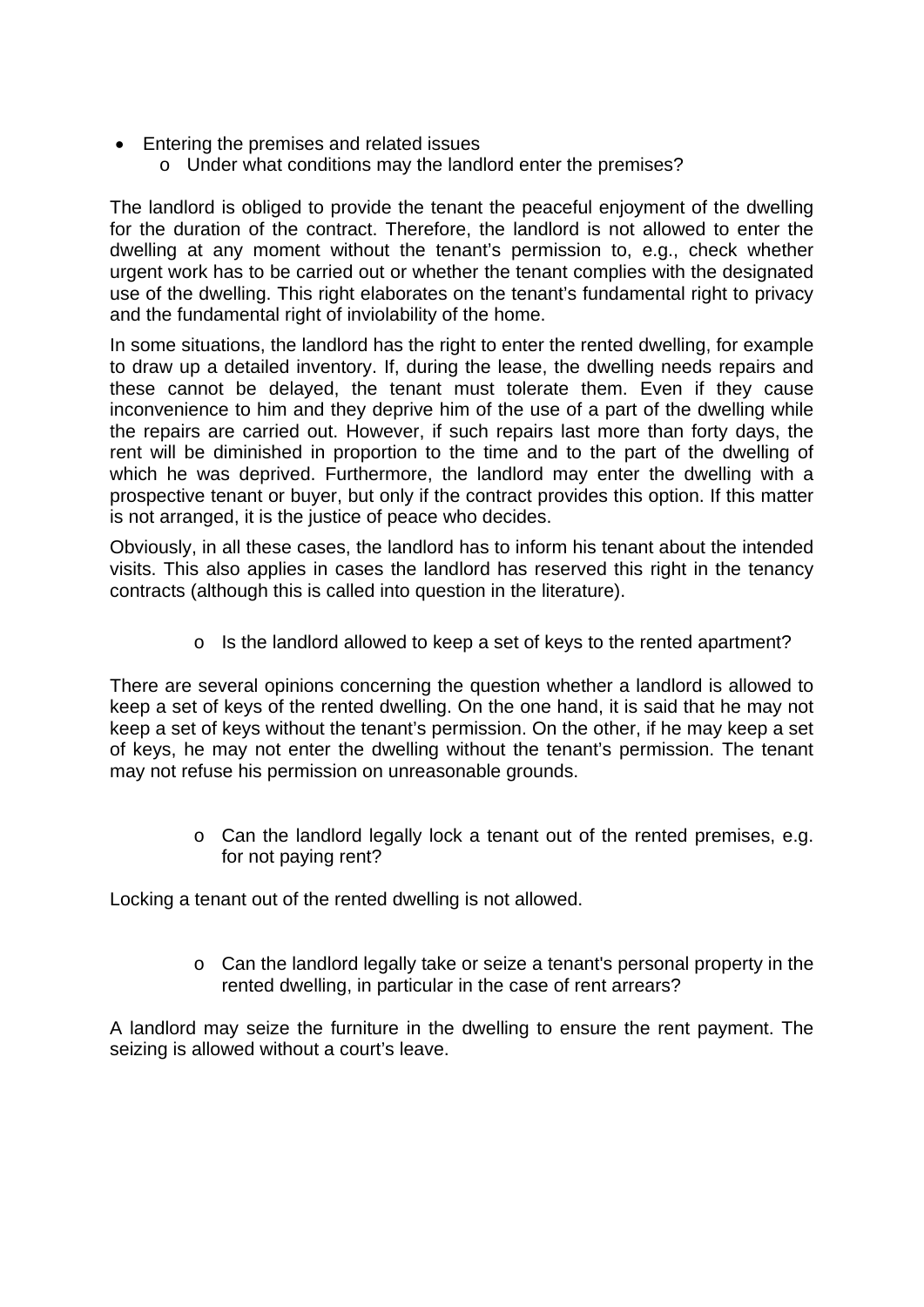# **4. Ending the tenancy**

# **4.1. Termination by the tenant**

 Open ended contract (if existing): under what conditions and in what form may the tenant terminate the tenancy?

Tenancy contracts are fixed-term contracts and these type of contract are in principle non-terminable, unless it is regulated by law or parties have agreed otherwise. The term and deadlines which must be respected are described below.

 Under what circumstances may a tenant terminate a tenancy before the end of the rental term (e.g. unbearable neighbours; bad state of dwelling; moving for professional reasons)?

The party towards whom the engagement has not been executed has the choice either to force the other to execute the engagement, if this is possible, or to claim damages. Rescission must be sought at law, and the defendant may be granted a delay according to the circumstances. An express resolutely clause is considered not written. Nevertheless, parties are allowed to agree that the tenant, the landlord or both, may resolute the contract in certain events, (e.g., a diplomat clause meaning that in case the tenant will be reassigned, a shorter notice period applies).

In case the dwelling is in a bad state the tenant may request to court to terminate the contract or claim damages.

If, during the period of the contract, the dwelling is completely destroyed by a fortuitous event, the contract is terminated as a matter of law. If it is destroyed partly, the tenant may, according to the circumstances, demand either a diminution of the rent or the termination of the contract itself. Neither cases give rise to indemnification. The same rules apply if the government decides to expropriation for public use.

 May the tenant leave before the end of the rental term, if he or she finds a suitable replacement tenant?

The law describes if and under which conditions a private tenancy contract can be terminated or early terminated.

There are four types of tenancy contracts under private tenancy law. Each has its own regime when it comes to termination or early termination.

# **1. Early termination of a standard contract (nine years)**

The tenant can terminate the contract at any time during the contract period with a notice period of three months. The tenant must pay the landlord a fixed compensation, if he ends the contract during the first three years period. The following fixed compensations are applicable:

- three months' rent, if the contract ends during the first year of the contract;
- two months' rent, if the contract ends during the second year of the contract;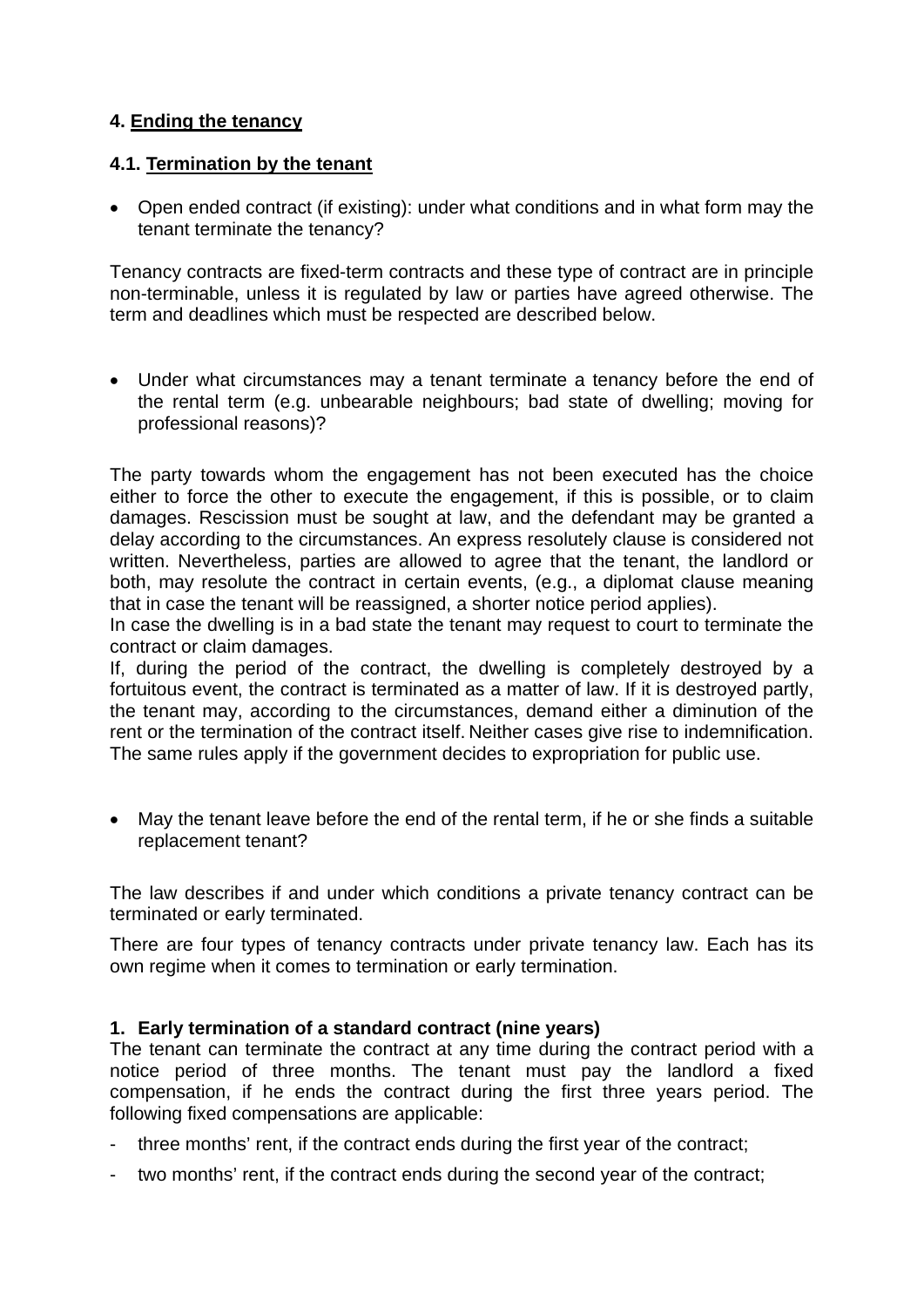- one months' rent, if the contract ends during the third year of the contract.

However, if the tenancy contract is still not registered within two months after closing the contract, the tenant can terminate the contract at any moment, without a notice period or paying a fixed compensation.

Furthermore, the landlord has no right to a fixed compensation, if the notice period ends on the last day of the third year of the tenancy contract. The same is applicable in case the tenant terminates the contract after the third year. Moreover, no compensation has to be paid in the case parties mutually agree to terminate the contract.

The tenant's statutory notice options are mandatory. Stipulations which are in conflict with mandatory provisions have no effect.

### **2. Early termination of a short-term contract**

Parties do not have a unilateral right to early terminate a short term contract. However, the case law accepts a contractual stipulation concerning early termination in favor of the tenant. Stipulations, which are in the landlord's favour, are void.

#### **3. Early termination of a long-term contract (longer than nine years)**

The tenant can terminate the contract at any time during the contract period with a notice period of three months. But he must pay the landlord a fixed compensation, if he ends the contract during the first three years period. The fixed compensations are:

- three months' rent, if the contract ends during the first year of the contract
- two months' rent, if the contract ends during the seconds year of the contract
- one months' rent, if the contract ends during the third year of the contract.

Generally speaking, a contract for the duration of the tenant's life terminates when the tenant dies. The tenant may always terminate this contract at any moment, even if it is not stipulated in the contract itself. The termination is subject to three months' notice.

#### **4. Social tenancy contract**

The regulation concerning termination and early termination in social tenancy law differs from private tenancy law regulations. Each region has its own regulation. Therefore it is recommended to contact the social landlord for the specific rules on this subject.

#### **4.2. Termination by the landlord**

• Open ended contract (if existing): under what conditions and in what form may the landlord terminate the tenancy (= eviction) (e.g. the landlord needs the house for himself or wants to renovate and use it differently in the future)?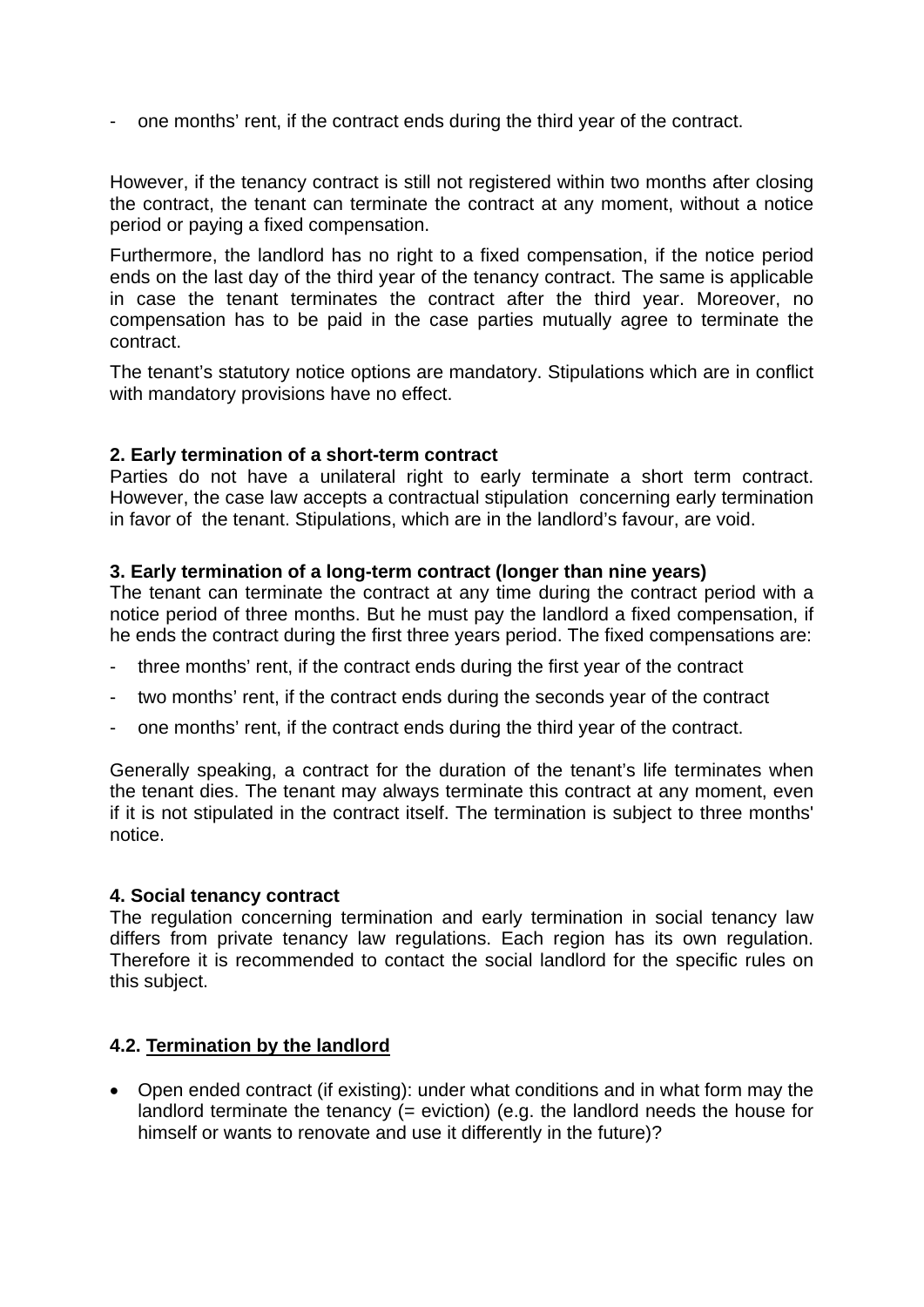The (early) termination of a private tenancy contract for the duration of the tenant's life by the landlord is only possible if it is stipulated in the contract.

o Must the landlord resort to court?

The landlord does not have to resort to court.

 $\circ$  Are there any defences available for the tenant against an eviction?

## Private tenancy contracts

The tenant has, in exceptional and difficult circumstances, a certain statutory prolongation right to extend the tenancy contract for an additional period of time. This is called the "social clause". Examples of such circumstances are serious illness, old age, the death of a next of kin, and pregnancy. He can claim this right in any case the landlord has given notice to (early) terminate the tenancy contract.

The tenant must request the landlord, by registered letter, to renew the contract not later than one month before the expiry of the contract. Non-compliance with the aforementioned term entails nullity. The tenant may also request a contract extension, if he has given notice to terminate the tenancy contract. Moreover, the tenant's request can also be done in case the dwelling has been transferred to a new owner or the landlords' heirs or beneficiaries.

In case the landlord grants his permission, parties can agree upon the duration of the extended contract. In case the landlord refuses, the justice of peace has to decide. Both parties' interests and their age have to be taken into consideration. Renewal for an indefinite period is not allowed.

If the judge extends the existing contract, it will be done under the same contractual conditions, except for the conditions which are altered by court judgement. The judge may grant the landlord compensation, in case the contract will be extended. The contract terminates without prior notice and a short-term contract (*three years or less*) will not be converted into a standard contract (*nine years*). The landlord has to take into account that, if at the expiration of a written tenancy contract, the tenant remains in the dwelling and is left in possession, a new tenancy contract arises whose effect is regulated by the same conditions as the previous contract.

# Social tenancy contracts

The regulation in social tenancy law differs from private tenancy law. Therefore it is recommended to contact the social landlord for the specific rules on this subject.

 Under what circumstances may the landlord terminate a tenancy before the end of the rental term?

#### Private tenancy contracts

*Termination by landlord: early termination of a standard privacy contract (nine years)*  The landlord has three options to early terminate a standard contract. These are further detailed below.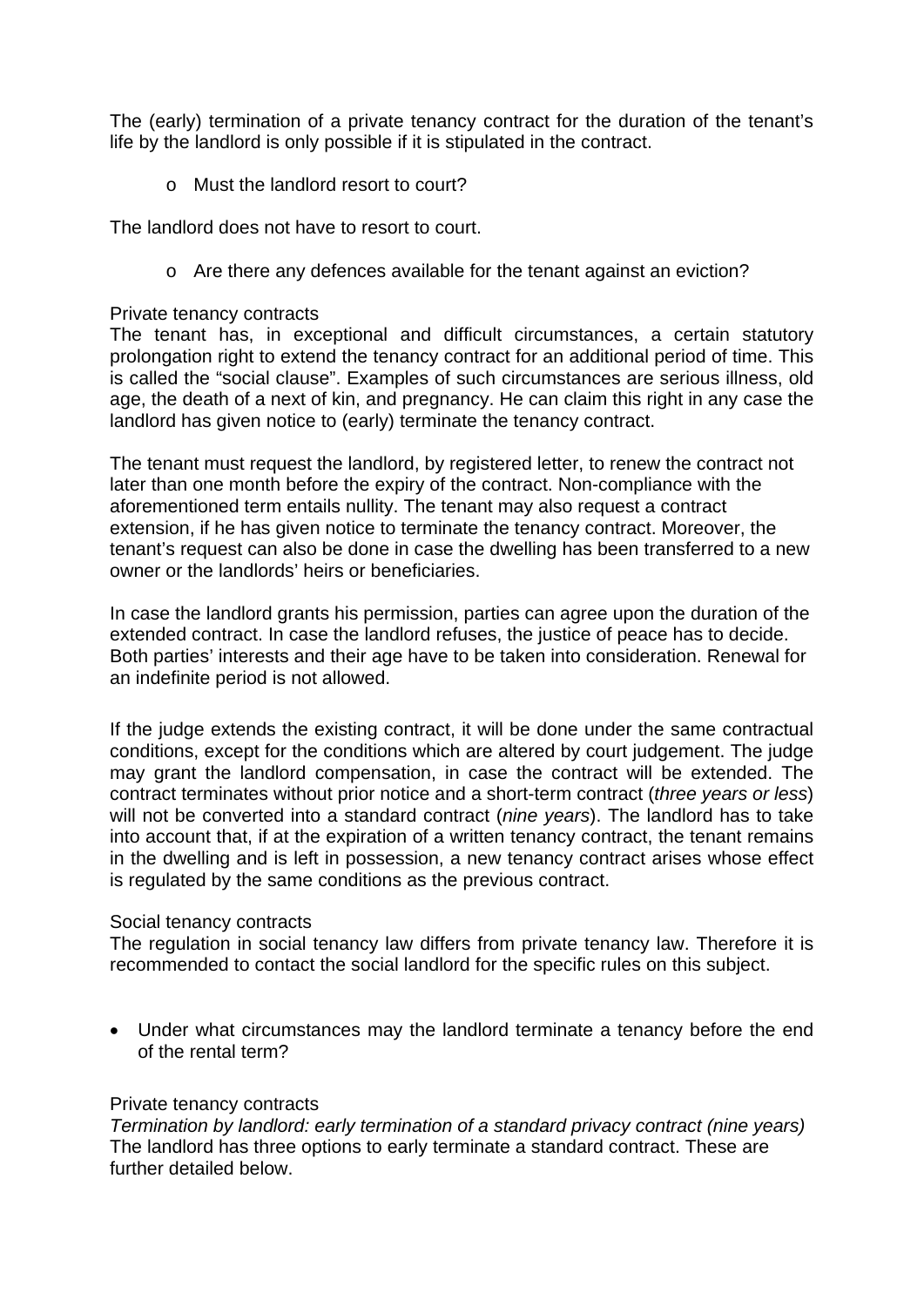## *Early termination by landlord: for one's own or his family's use*

The landlord may terminate the contract early, if he wishes to reside in the dwelling or have it occupied by his family. This includes:

- The landlord's children, (great-)grandchildren, adopted children, parents, (great-)grandparents, brothers, sisters, uncles, aunts, cousins, nephews and nieces.
- The landlord's spouse, his/hers spouse's children, (great-)grandchildren, adopted children, parents, (great-)grandparents, brothers, sisters, uncles, aunts, cousins, nephews and nieces.

# *Early termination by landlord: building activities*

The second possibility to early terminate a private tenancy contract is, if the landlord wishes to refurbish, rebuild and/or reconstruct (a part of) the dwelling.

The early termination is possible at the end of the first and second three-year period and is subject to 6 months' notice and has to be in writing.

#### *Early termination by landlord: without stating reasons*

The third and last option for the landlord to early terminate a private tenancy contract can be done without stating reasons. This is allowed at the end of the first and second three-year period. The landlord has to give a 6 months' notice.

Unlike the above two options to early terminate a contract without paying a compensation, the landlord must compensate the tenant:

- nine months' rent if the contract period ends at three years, and
- six months' rent if the contract period ends at six years.

For the sake of clarity, no compensation is due if the contract ends after the nine-year period.

It should be noted that parties may agree to exclude or restrict the right to early termination.

#### *Short-term private tenancy contract*

Early termination of a short-term private tenancy contract is excluded by law.

#### *Long-term private tenancy contract (longer than nine years)*

The options to early terminate a long-term private tenancy contract are the same as the termination options for standard private tenancy contracts (nine years contracts).

#### *Private tenancy contract for the duration of the tenant's life*

The (early) termination of a private tenancy contract for the duration of the tenant's life by the landlord is only possible if it is stipulated in the contract.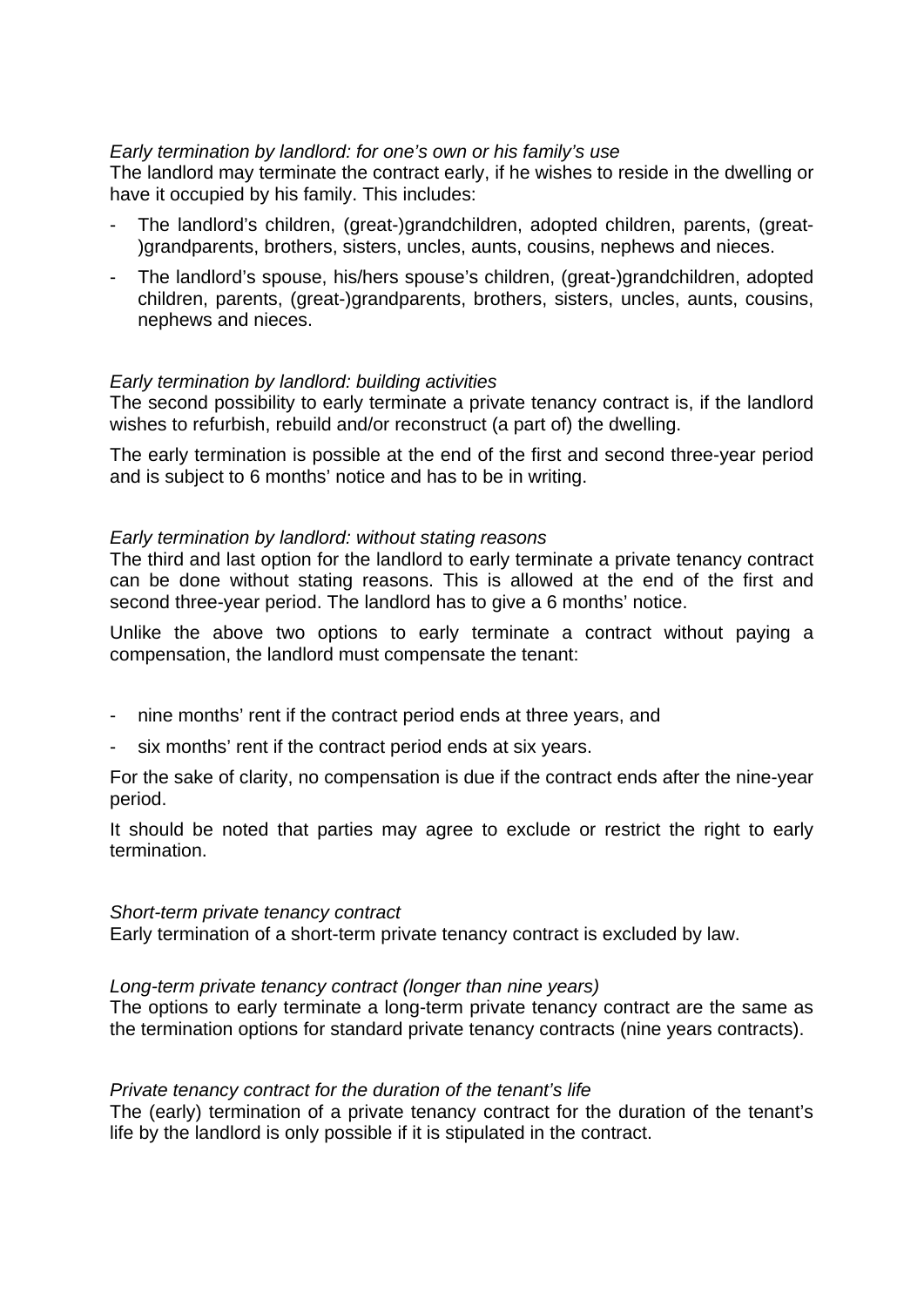o Are there any defences available for the tenant in that case?

For this question reference is made to "*Are there any defences available for the tenant against an eviction?*"

 What happens if the tenant does not leave after the regular end of the tenancy or does not hand in (all) the keys of the dwelling?

In such cases, the landlord can start an eviction procedure with the court of justice.

# **4.3. Return of the deposit**

 Within what timeframe and under what conditions does the landlord have to return the tenant's security deposit?

Parties may agree themselves on this subject. If not, the landlord must return the deposit within a reasonable time. The tenant has to send a default notice, after which the landlord will be in default. The deposit, which is placed in an interest-bearing bank account, can only be paid to the tenant, if both parties agree.

What deductions can the landlord make from the security deposit?

The deposit may be used to repair damage beyond normal tear and wear or to restore personal property other than because of normal wear and tear, such as a broken key. It may also be used in case the tenant is in breach of contract.

o In the case of a furnished dwelling: may the landlord make a deduction for damages due to the ordinary use of furniture?

The deposit may be used to restore personal property other than because of normal wear and tear

# **4.4. Adjudicating a dispute**

- In what forum are tenancy cases typically adjudicated?
	- o Are there specialized courts for adjudication of tenancy disputes?

The forum for tenancy cases is the justice of peace court is a judicial sub district; it is the justice of peace who has competence, regardless the amount, to tenancy disputes.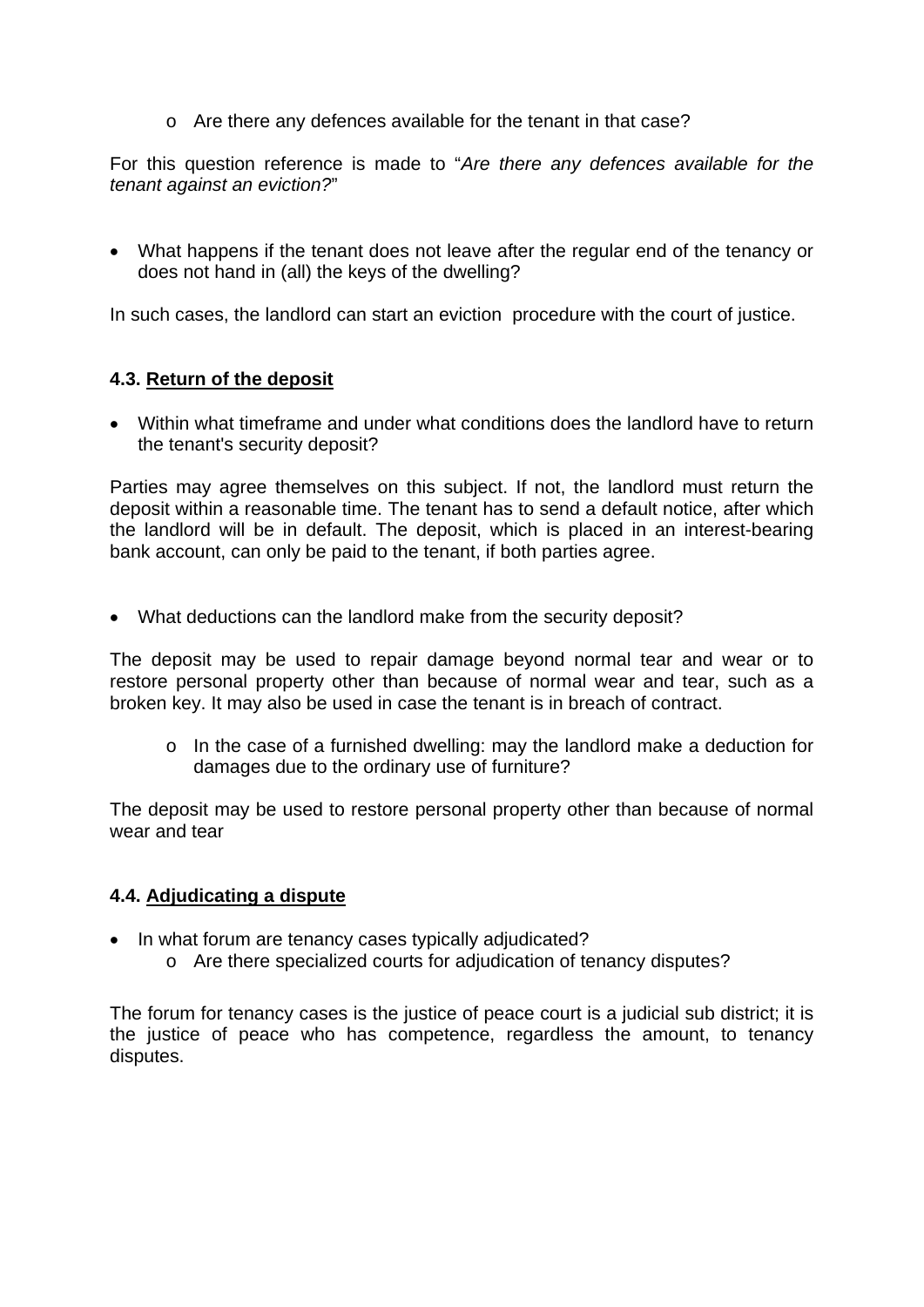o Is an accelerated form of procedure used for the adjudication of tenancy cases?

All claims in matters of tenancy law fall within the jurisdiction of the justice of peace court of the place where the dwelling is located, regardless of the amount of the claim. The justice of peace court is a judicial sub district; the justice of peace has competence, regardless the amount, to tenancy disputes.

o Is conciliation, mediation or some other form of alternative dispute resolution available or even compulsory?

Although out-of-court settlements are encouraged , as of 1 January 2003 there is no compulsory mechanism of conciliation or alternative dispute resolution. Parties may even well decide to have their dispute settled by means of mediation or arbitration. The same procedure applies for private and social tenancy contracts.

#### Social tenancy contracts

### *Flemish Region: Internal complaint handling*

Besides bringing an action before the justice of peace, tenants in the Flemish Region can also file a formal complaint against their social landlord. The social landlord must handle the complaint within 45 calendar days. It has to notify the social tenant in writing about the findings of the complaint's investigation and its reasons for its findings. The social tenant has to be notified, in case the complaint can be lodged with the Flemish Ombudsman Service or with another agency.

# *Flemish Region: External complaint handling*

The Flemish Ombudsman Service examines the functioning of the administrative authorities of the Flemish Region.

#### *Social Housing Supervisor*

The Flemish housing code described in which cases social tenants can make objections with the *Social Housing Supervisor against* social landlord's decisions. For example, the decisions concerning the allocation of a dwelling and the decision to refuse a candidate-tenant.

#### *Brussels Region*

In Brussels social tenants can make objections to the allocation of housing. But it has no *Ombudsman Service*, such as the Flemish *Ombudsman Service*, where citizens can submit their complaints.

#### *Walloon Region*

In 2011 the Walloon Region introduced the "service de mediation" for anyone who has a dispute with a Walloon authority. This institution can be compared with the Flemish Ombudsman Service.

# **5. Additional information**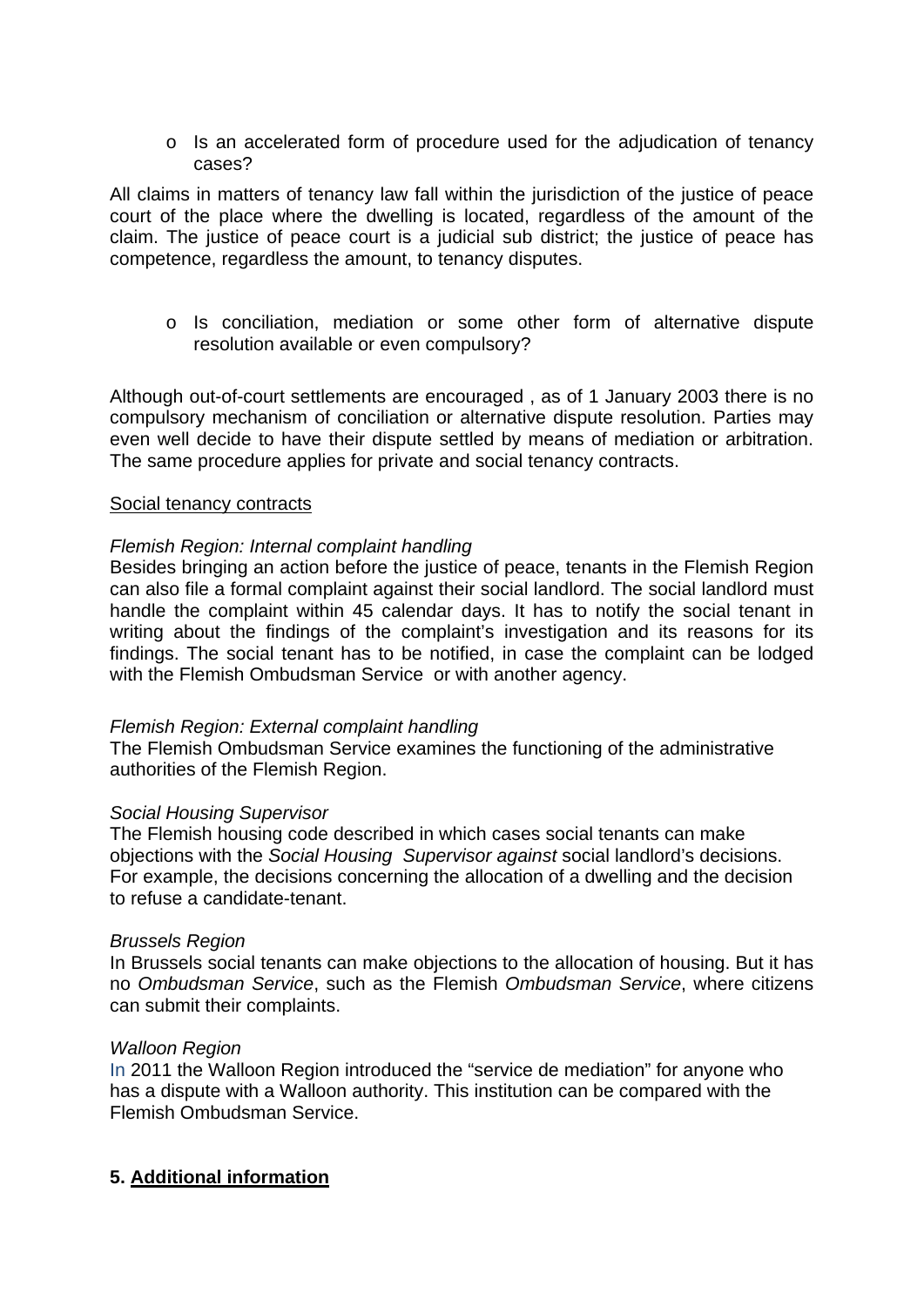How does a prospective tenant proceed in order to get social or subsidized housing (e.g. dwellings offered by housing associations, municipalities, public bodies etc.) or housing allowances?

In order to rent a social dwelling, the tenant must subscribe himself to an accredited social housing landlord. A dwelling can be allocated, if the tenant meets certain conditions with respect to e.g., his age, income, composition of the family and assets. In Flanders, a tenant can also subtribe himself to a Social Rental Agency. Social Rental Agencies aim to create an alternative to market rent for vulnerable tenants who are unable to find a social rental dwelling. They do not act as intermediaries or as rental agents or real estate agents. The prospective tenant must meet several conditions in order to be entitled to a dwelling and has to take a vesting into consideration.

On the one hand, a social rental agency act as tenant, if a contract is concluded with a landlord. On the other hand, the agency itself acts as a landlord, if the dwelling is thereafter rented out to a tenant. This tenancy contract is governed by social tenancy law.

People living in rented accommodation in Flanders can apply for housing benefit. The application must be sent to '*Wonen-Vlaanderen*' Agency.

• Is any kind of insurance recommendable to a tenant?

It is advisable to conclude an insurance that covers legal expenses. This insurance covers the judicial and extrajudicial litigation costs, the cost of lawyers, bailiffs, experts, mediators, and implementation. The premium is limited to  $\epsilon$  144 per year with a tax benefit (exemption from tax which the government normally raises from insurance contracts).

The Minister of Justice and Minister of Consumer Affairs introduced the 'Insurance legal aid contract'. This guarantees the free choice of a lawyer in case a judicial or administrative proceeding is initiated or if a conflict arises between insurer and insured. Furthermore, it guarantees that the insured has the right to choose a lawyer in case of disagreement between the insurer and the insured.

• Are legal aid services available in the area of tenancy law?

In Belgium, the right to legal aid is a constitutional right and laid down in the Belgian Constitution. It is the legislators aim to enable citizens to defend their legitimate interests. To guarantee this right, the Belgian Constitution expressly instructed the legislature to take the necessary measures to meet this aim.

Nevertheless, this does not imply that the legislature itself should provide for help. It also does not imply that the assistance should be free of charge. However, for those who have insufficient income, the government must bear the costs associated with the conduct of legal proceedings.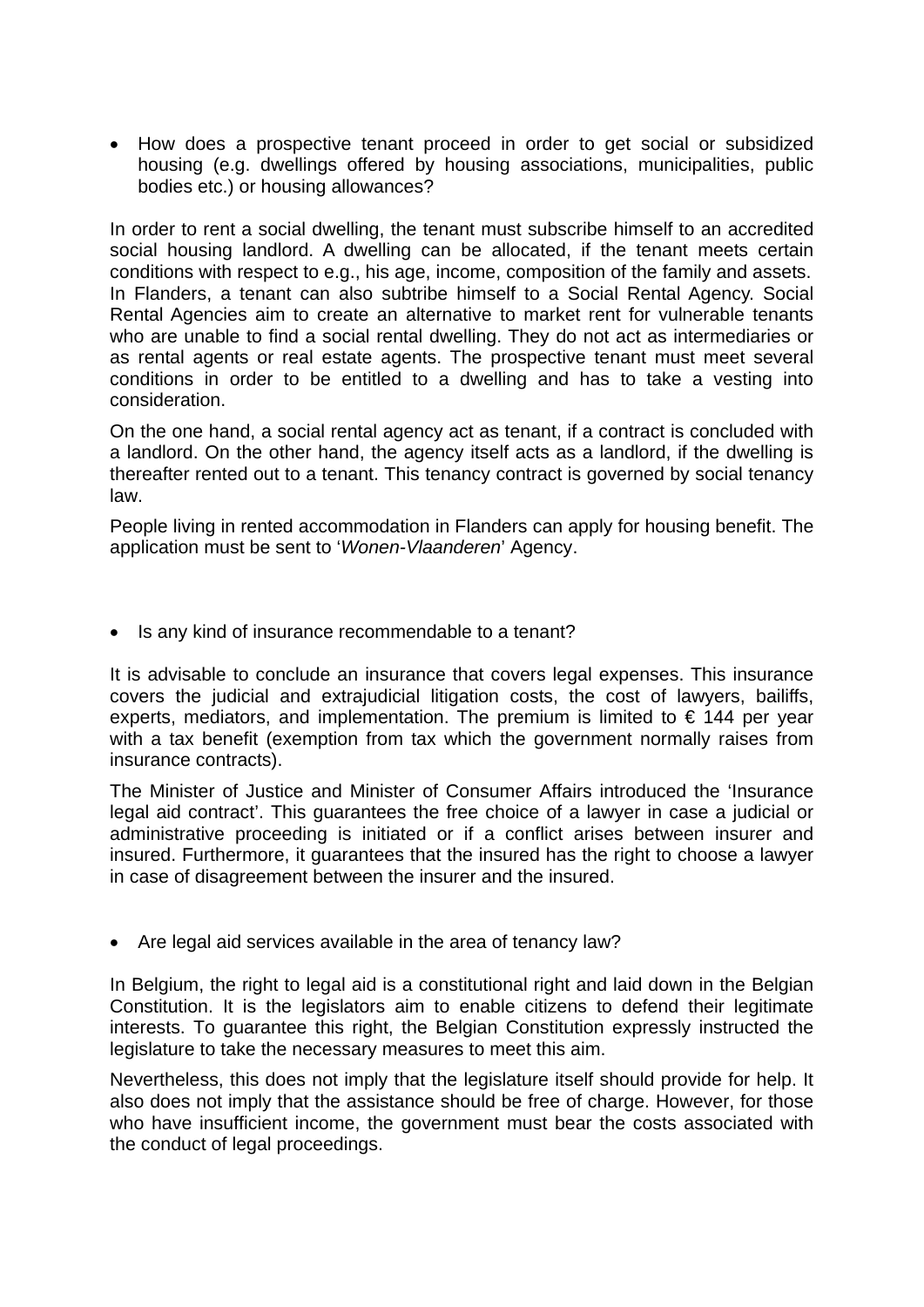To ensure that the social right of legal aid has a broad range, the legislator has developed several options, which are described below.

## *1.First inquiry*

The main task of the 'first inquiry' is to inform citizens concerning legal questions and if necessary refer them to a specialized body or organization. The first inquiry is organized in all houses of justice by legal assistance. It is free of charge and anonymous.

#### *2.Primary assistance: first legal advice*

Lawyers provide primary legal assistance in the form of practical and legal information. They can initiate legal opinion or refer to a specialized body or organization. This assistance is free of charge.

### *3.Secondary legal assistance: advocate's assistance*

Secondary legal assistance is provided to an individual in the form of a detailed legal advice or assistance, which can also be in the context of a procedure, or assistance in proceedings including the representation. The secondary legal assistance is free or partially free for people who meet certain conditions.

### *4.Legal aid by the government: exception of payment of legal costs*

The government provides legal aid to those who do not have the necessary income. It exempts the persons seeking for assistance form the costs of judicial or extrajudicial proceedings, e.g., registration costs and costs concerning bailiffs and experts.

[www.rechtenverkenner.be](http://www.rechtenverkenner.be/) provides an online overview of the social rights of the people living in the Flemish Region. It shows a distinction between social rights on federal, regional, provincial and municipal level.

#### *5.Legal expenses insurance*

The legal expenses insurance enables access to law and justice for all strata of the population. This insurance covers the judicial and extrajudicial litigation costs, the cost of lawyers, bailiffs, experts, mediators, and implementation. The premium is limited to  $\epsilon$  144 per year with a tax benefit (exemption from tax which the government normally raises from insurance contracts).

The Minister of Justice and Minister of Consumer Affairs introduced the 'Insurance legal aid contract'. This guarantees the free choice of a lawyer in case a judicial or administrative proceeding is initiated or if a conflict arises between insurer and insured. Furthermore, it guarantees that the insured has the right to choose a lawyer in case of disagreement between the insurer and the insured.

 To which organizations, institutions etc. may a tenant turn to have his/her rights protected?

There are several in situations for a tenant to turn to in order to have his rights protected.

# **Flemish Region**

De Huurdersbond (Tenants Union, which represents the tenants' interests) There are several locations which can be found via